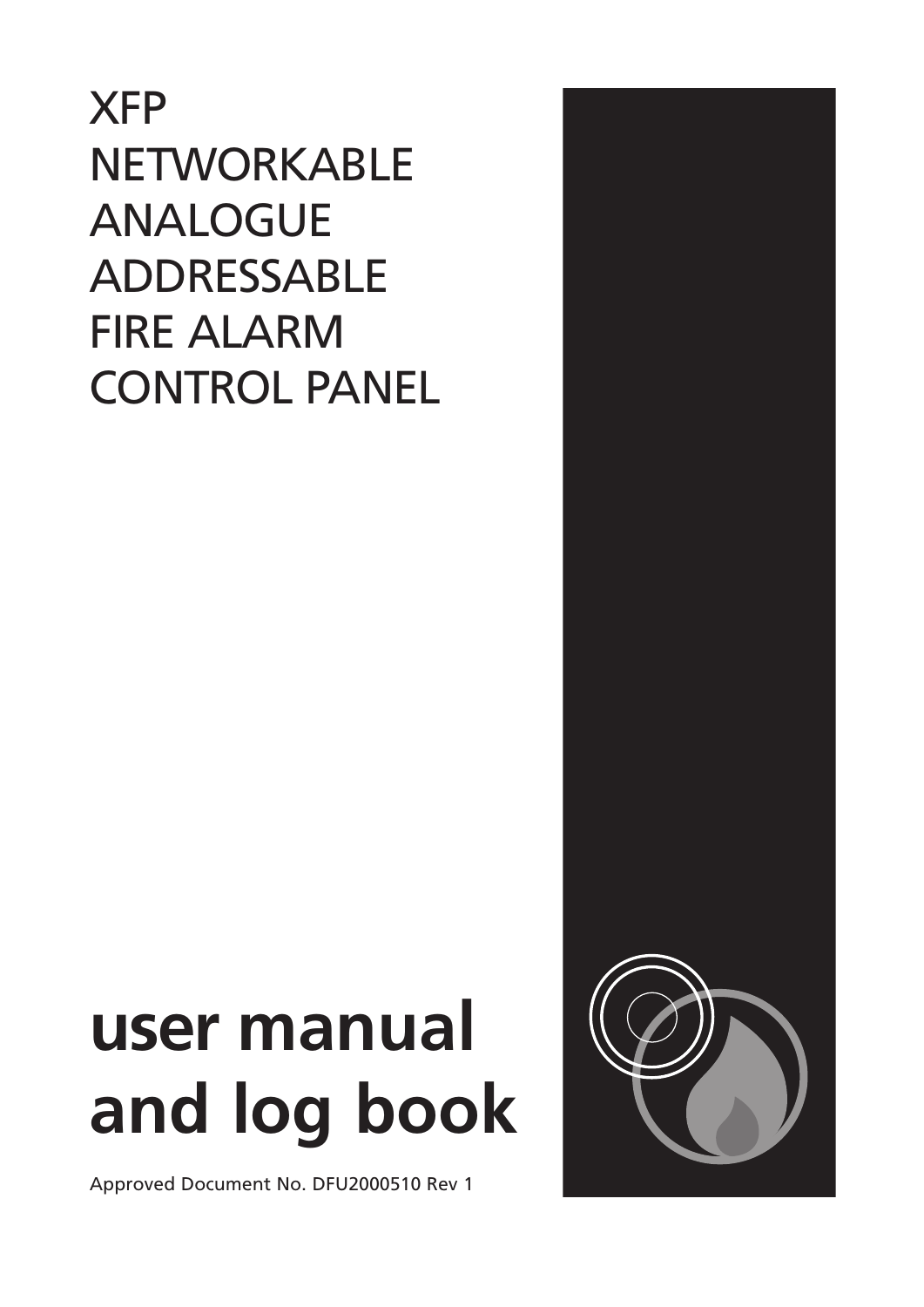# **CONTENTS**

| (Messages that may appear on the panel's display and what they mean) |  |
|----------------------------------------------------------------------|--|
|                                                                      |  |
|                                                                      |  |
|                                                                      |  |
|                                                                      |  |
|                                                                      |  |
|                                                                      |  |
|                                                                      |  |
|                                                                      |  |
|                                                                      |  |
|                                                                      |  |
|                                                                      |  |
|                                                                      |  |
|                                                                      |  |
|                                                                      |  |
|                                                                      |  |
|                                                                      |  |
|                                                                      |  |
|                                                                      |  |
|                                                                      |  |
|                                                                      |  |
|                                                                      |  |
|                                                                      |  |
|                                                                      |  |
|                                                                      |  |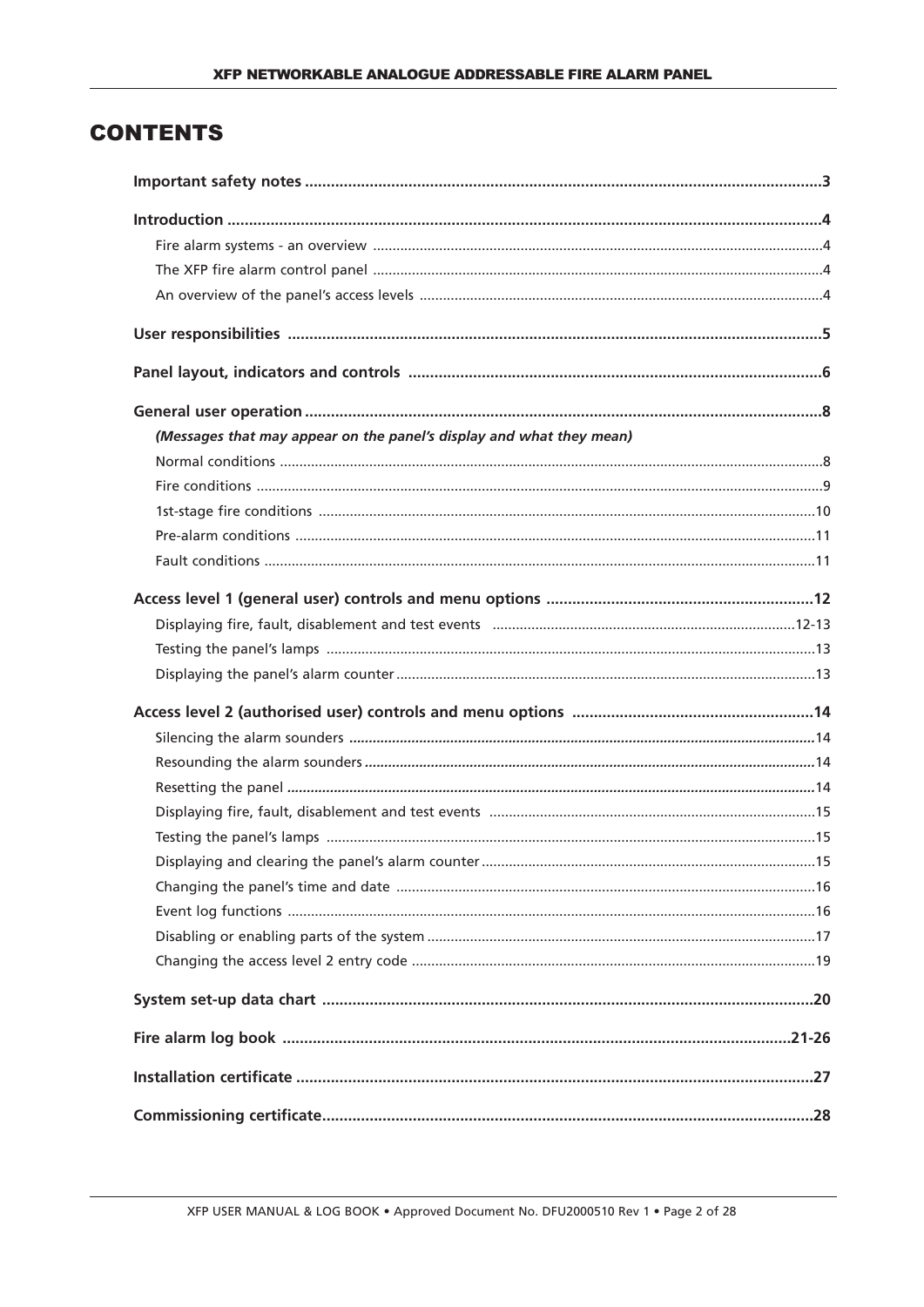

The panel is safe to operate provided it has been installed in compliance with the manufacturer's instructions and used in accordance with this manual.

Hazardous voltages are present inside the panel - DO NOT open it unless you are qualified and authorised to do so. There is no need to open the panel's enclosure except to carry out commissioning, maintenance and remedial work. This work must only be carried out by competent service personnel who are fully conversant with the contents of the panel's separate engineering manual and have the necessary skills for maintaining this equipment.

If the enclosure is damaged in any way, expert advice should be sought regarding its repair.

Regular servicing of the fire alarm system is highly recommended, preferably on a continuous maintenance contract and by a competent organisation. A fully-itemised report of the installation should be obtained at least annually.

#### **Disclaimer**

No responsibility can be accepted by the manufacturer or distributors of this fire alarm panel for any misinterpretation of an instruction or guidance note or for the compliance of the system as a whole. The manufacturer's policy is one of continuous improvement and we reserve the right to make changes to product specifications at our discretion and without prior notice. E&OE.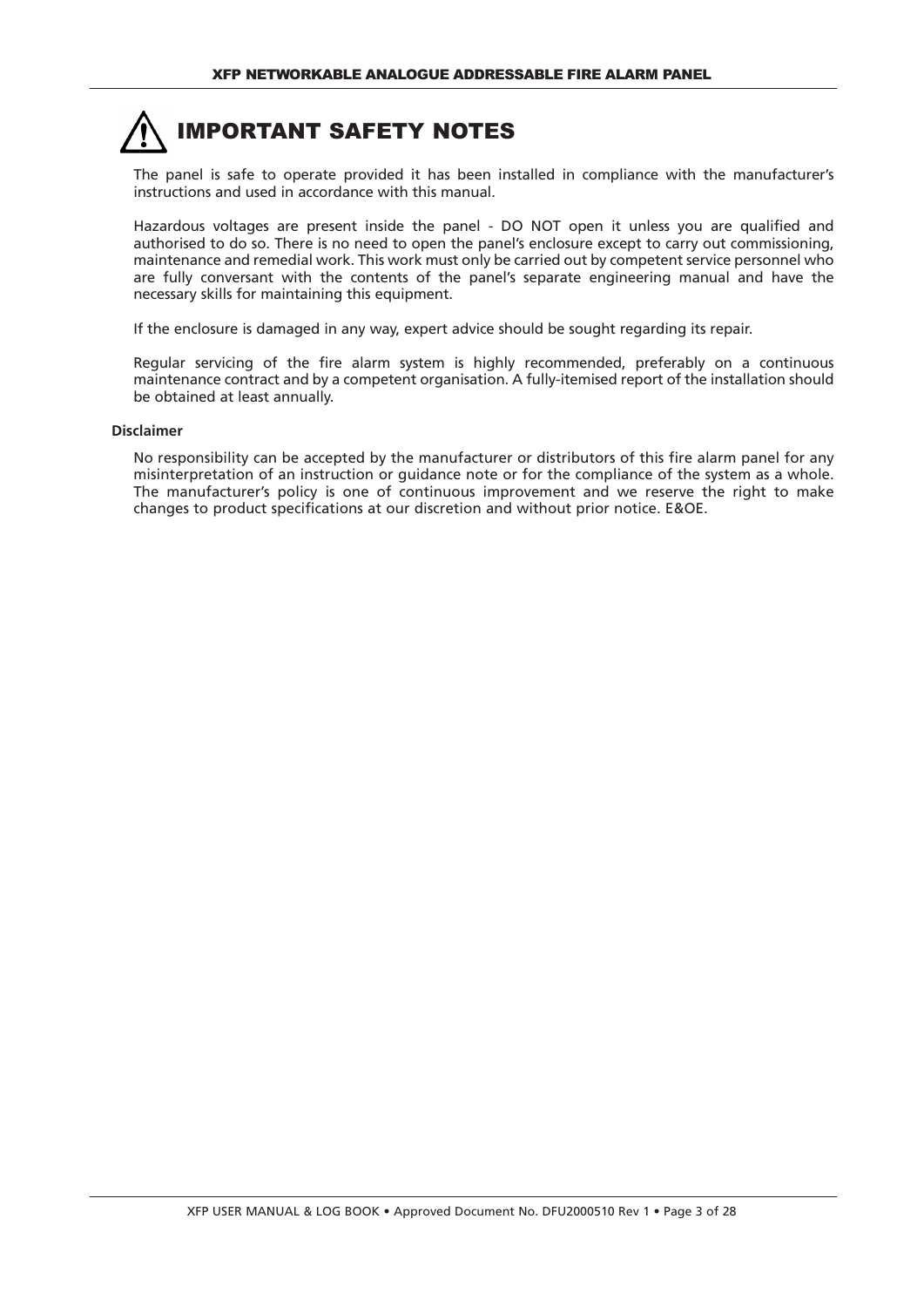# INTRODUCTION

#### **Fire alarm systems - an overview**

The primary purpose of a fire alarm system is to provide an early warning of a fire so that people and animals can be evacuated and action taken to stop the fire as soon as possible - all according to a predetermined plan.

Alarms may be raised automatically, by smoke or heat detectors, or manually by a person operating a manual call point.

To ensure an alarm is dealt with in an orderly manner, it is important to know where the alarm is coming from. To aid this function, fire alarm systems are usually split into zones, each covering a different area of a building.

When an alarm has been raised, the panel responds by indicating the zone(s) in which the alarm has occurred and activating all relevant outputs (sounders, bells, strobes, beacons, relays, etc.) to provide a warning of the fire.

#### **The XFP fire alarm control panel**

The XFP is an intelligent 'addressable' fire alarm panel designed to work with a wide range of intelligent fire detection devices. As such, it is able to provide much more detailed information about a fire condition than just the number of the activated zone.

As well as giving prioritised feedback on the status of the system, its easy-to-read 80-character display will indicate the name and location of every detector that has responded to a fire and also show the order in which they went into alarm.

It will also display detailed information on any pre-alarm and/or fault conditions that arise and can be programmed to operate in a number of different ways to help reduce the incidence of false alarms and to encourage the orderly evacuation of a building in a true fire condition.

Controls are available that will allow authorised users to silence or reset a fire condition, to disable or enable parts of the system to suit prevailing conditions, to change the time the system enters day (building occupied) and night (building unoccupied) mode and to test the panel's indicators and liquid crystal display to ensure they are working correctly.

All of these functions - and more - are explained in detail in this user manual.

#### **An overview of the panel's access levels**

Three access levels are available at the panel - access level 1 (general user), access level 2 (authorised user) and access level 3 (engineer).

Access level 1 is the normal user level which is accessible to everyone. At this level you can:

- Scroll through any fire, pre-alarm and fault conditions that are displayed on the panel's display
- View any disablements or zones that are being tested (if applicable)
- Test the panel's lamps (its LED indicators and display) to ensure they are working correctly
- Determine the total number of times the panel has been in a fire condition
- Gain entry to access level 2 (authorised user level) and, if you are an engineer, access level 3.

Access level 2 is the authorised user level which is available to authorised, trained personnel only. Access to this level is achieved by either, the input of a special four-digit code using the panel's pushbuttons, or by turning the panel's keyswitch to the armed position (**I**).

At access level 2, the panel's Silence, Reset and Investigate buttons become active and users are able to:

- Scroll through any fire, pre-alarm or fault conditions that are displayed on the panel's display
- View any disablements or zones that are being tested (if applicable)
- Enable or disable zones, sounders, outputs, relays and devices (as appropriate)
- Print, display and/or reset the panel's event history
- Set the time and date
- Change the entry code to access level 2 from its factory default.

Access level 3 is the panel's engineering/programming level. On no account should access level 3 be accessed by anyone but an authorised system engineer. A fire panel is a piece of life safety equipment and unauthorised access may affect the way the panel functions, endanger life and void its warranty. If you are an authorised engineer, details of access level 3 can be found in the separate Engineering manual.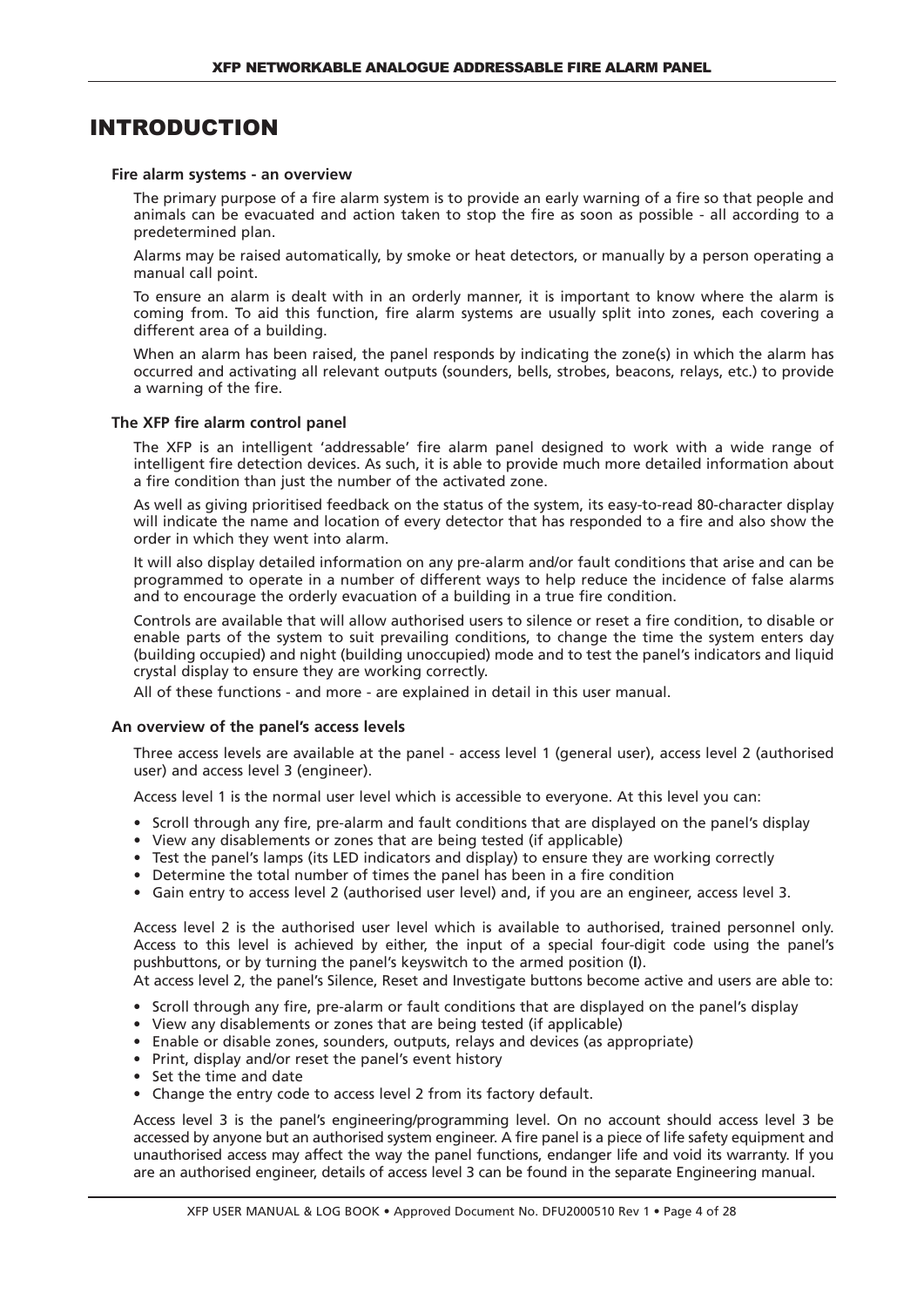# USER RESPONSIBILITIES

BS5839-1 is the British Standard code of practice for the design, installation, commissioning and maintenance of fire detection and fire alarm systems for buildings. Section 7 of the standard (User Responsibilities) states that a named responsible person should be appointed to supervise all matters pertaining to the fire alarm system {clause 47.2a}.

Highlighted below is a summary of the main functions the responsible person is expected to carry out with regard to BS5839-1 only. It does not highlight any other responsibilities that may be required of the user or responsible person that are listed in documentation such as the Employers Guide to Fire Safety, the Fire Precautions (Workplace) regulations and/or any other legislation relevant to the premises. If in doubt, the fire authority can advise on the fire legislation that applies to any given building. For countries outside the UK, different user responsibilities may apply.

#### **BS5839-1 states the responsible person should:**

(The bracketed numbers {xx} identify the BS5839-1 clauses to which the summary refers.)

**1** Ensure the fire alarm panel is checked daily to confirm there are no faults on the system {47.2b}

**2** Ensure arrangements are in place for the test, maintenance and regular servicing of the system with regard to Section 6 of the standard {47.2c}. Important: Clause 44 of BS5839-1 recommends weekly and monthly tests that should be carried out by the responsible person. See below for details.

**3** Ensure the Fire Alarm Log Book is kept up to date by recording fire signals, fault signals, work on the system, etc., and make sure it is available for inspection at all times {47.2d / 48}

**4** Ensure all relevant occupants of the premises are instructed in the proper use of the system {47.2e}

**5** Take steps to limit the number of false alarms on the system {47f}

**6** Ensure the effectiveness of the system is not impaired by ensuring there is a space of at least 500mm in all directions around and below every fire detector and that all manual call points are unobstructed and easy to see {47g}

**7** Liaise with all relevant building engineers, decorators, etc., to ensure any changes to (or maintenance of), the building's fabric does not compromise the protection given by the fire alarm system, create faults or false alarms {47h}

**8** Ensure that any structural or occupancy changes planned for the building are done so with due and early consideration given to any changes that may be required to the fire system {47h}

**9** Ensure that a selection of spare parts are held as appropriate within the premises {47j}

#### **Routine weekly and monthly testing to be undertaken by the user/responsible person**

To meet the requirements of Clause 44 of BS5839-1 we recommend the following tests are carried out at approximately the same time each week, during normal working hours:

Note: It is essential any alarm receiving centre is contacted before and after these tests to avoid unwanted alarms and to confirm the fire signal is correctly received.

- Carry out an Indicator lamp test to check all zone lights show and the beeper sounds.
- Operate a manual call point or smoke/heat detector to test the fire alarm.
- Check that the alarm sounders operate.
- Reset the system by pressing the Silence/Resound Sounders button and Control Panel Reset button.
- Verify that no manual call points or smoke/heat detectors are obstructed in any way.
- Test a different zone each week using a different call point or detector so all are tested in rotation.

**Monthly attention:** Ensure authorised service personnel verify the system'sstandby powersupply (orsupplies) are in good working order.

#### **Quarterly and periodic inspection, testing, servicing and maintenance**

It is the user's responsibility to ensure that an ongoing periodic plan is in place that meets Clause 45 (Inspection and Maintenance) of BS5839-1. The work required to meet this Clause must be carried out by a competent person with specialist knowledge of fire detection and alarm systems. The standard recognises this will normally be an outside specialist fire alarm servicing organisation.

Please note: the above summaries do not replace Sections 6 and 7 of BS5839-1 but are intended to help the user gain a greater understanding of his or her responsibilities. We strongly recommend the named responsible person familiarises themselves with the full standard, copies of which are available from your local reference library or can be purchased from the British Standards Institute, Customer Services Dept., 389 Chiswick High Road, London, W4 4AL. Tel: +44 (0)20 8996 9001. Web: www.bsi-global.com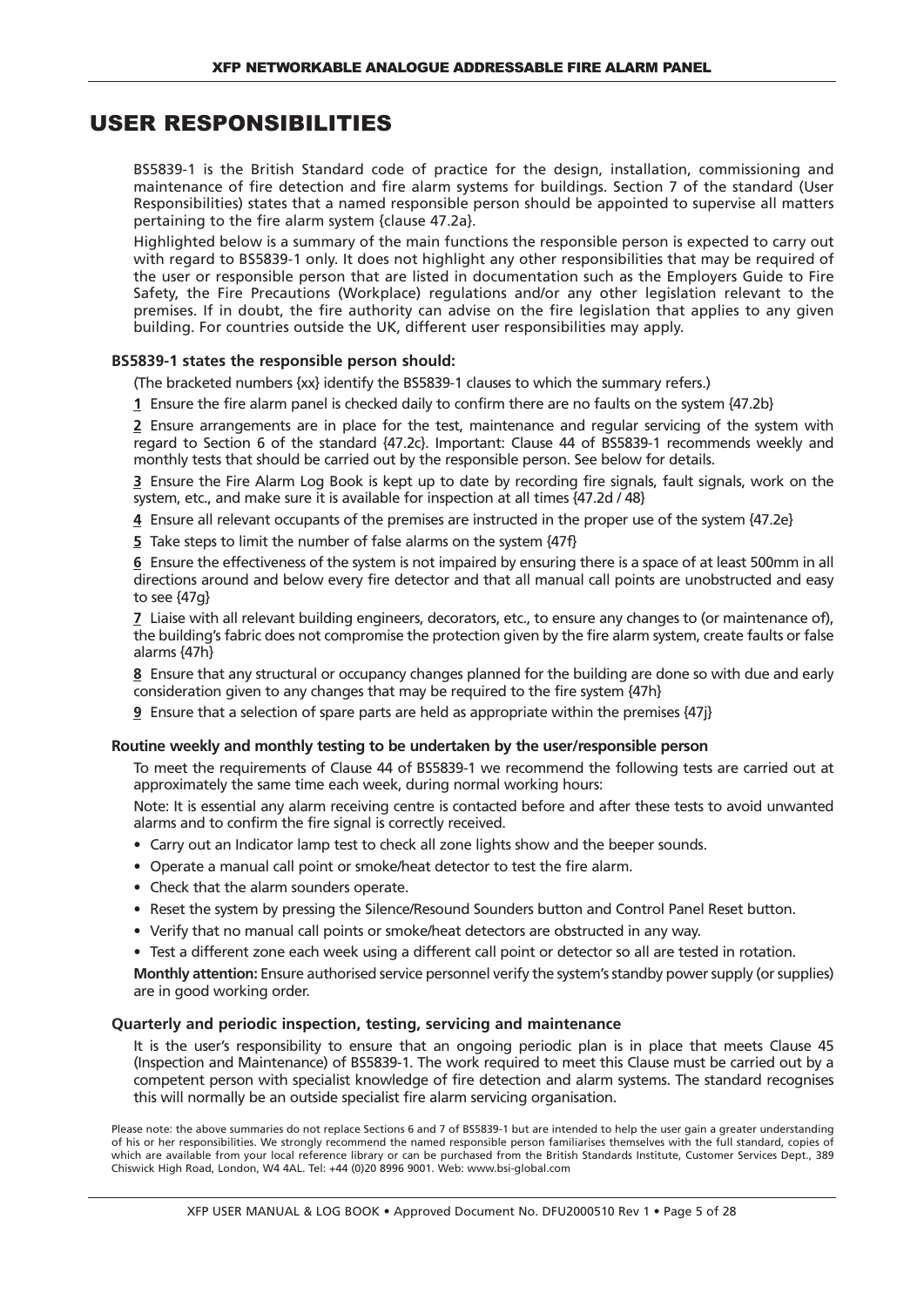# PANEL LAYOUT, INDICATORS AND CONTROLS

**Front panel layout of single loop 16 zone fire panel**



**Front panel layout of one or two loop 32 zone fire panel**

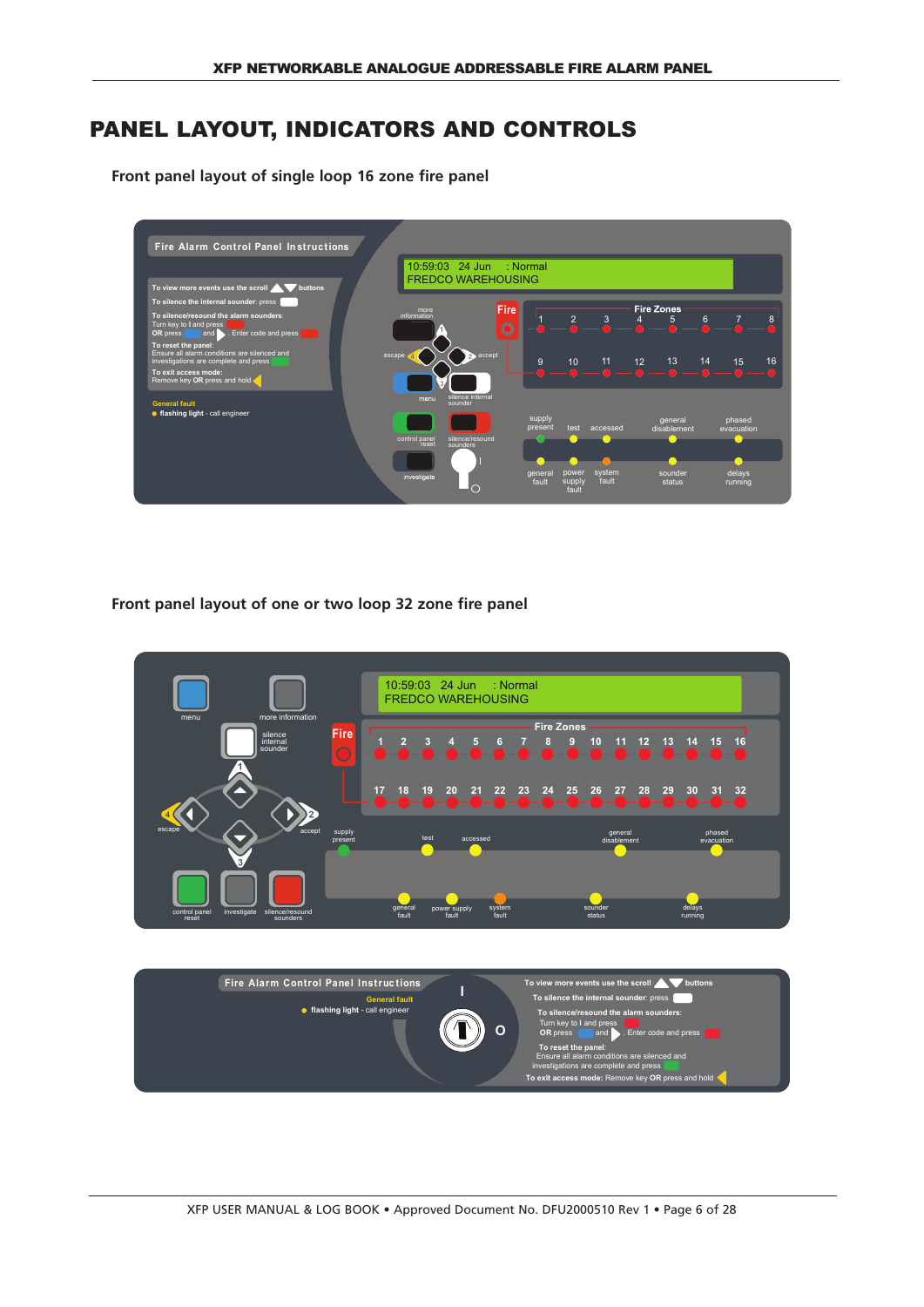| <b>LED Indicators</b>                                 |                                                                                                                                                                                                                                                                                                                                                |
|-------------------------------------------------------|------------------------------------------------------------------------------------------------------------------------------------------------------------------------------------------------------------------------------------------------------------------------------------------------------------------------------------------------|
| Liquid crystal display                                | Provides detailed information on the status of the fire alarm system, see pages 8-11                                                                                                                                                                                                                                                           |
| (General) Fire                                        | Flashes red when there is a fire condition on any zone and goes steady red<br>when the alarm is silenced. Subsequent fire conditions will restart the general<br>Fire indicator flashing until it is silenced again                                                                                                                            |
| Fire Zones                                            | One or more of these indicators will flash red in an alarm condition to show<br>which (1-16 or 1-32) zone(s) the fire is in and will go steady when silenced                                                                                                                                                                                   |
| <b>Supply Present</b>                                 | Normally lit green to show that all of the panel's power supplies are<br>functioning correctly                                                                                                                                                                                                                                                 |
| Test                                                  | Lit yellow when the panel is in walk test mode. This indicator does NOT light<br>for any other test condition                                                                                                                                                                                                                                  |
| Accessed                                              | Lit yellow when the panel is in access level 2 or 3                                                                                                                                                                                                                                                                                            |
| <b>General Disablement</b>                            | Lit yellow when one or more zone, sounder, output or relay is disabled                                                                                                                                                                                                                                                                         |
| <b>Phased Evacuation</b>                              | Flashes yellow when there is a phased evacuation in process                                                                                                                                                                                                                                                                                    |
| <b>General Fault</b>                                  | Flashes yellow when there is a fault condition on the panel. Will always be lit<br>in conjunction with at least one other Fault indicator                                                                                                                                                                                                      |
| Power Supply Fault                                    | Lit yellow when the panel's power supply or Mains has failed or the panel's<br>standby battery is in poor condition                                                                                                                                                                                                                            |
| System Fault                                          | Lit yellow when a system error, such as a microprocessor fault, occurs. Remains<br>lit even if the panel automatically clears the fault                                                                                                                                                                                                        |
| Sounder Status                                        | Flashes yellow if there is a faulty sounder or a sounder disablement anywhere<br>on the system                                                                                                                                                                                                                                                 |
| Delays Running                                        | Lit yellow when one or more output delays have been programmed into the panel.<br>Flashes yellow when one or more output delay is running                                                                                                                                                                                                      |
| <b>Button controls</b>                                |                                                                                                                                                                                                                                                                                                                                                |
| More Information                                      | Displays additional information on any fire, pre-alarm or fault conditions<br>that appear on the panel's display                                                                                                                                                                                                                               |
| $(Scroll Up)$ 4 1<br>(Scroll Down) <del>▼</del> 3     | Dependent on the status of the panel, these two buttons:<br>• scroll vertically through any fire, pre-alarm or fault conditions that appear<br>on the panel's display<br>• scroll vertically through the panel's user menus<br>• manipulate date, time and disablement settings, etc.<br>• serve as code input buttons to access levels 2 or 3 |
| Accept $\triangleright$ 2<br>Escape $\triangleleft$ 4 | Dependent on the status of the panel, these two buttons:<br>• scroll horizontally through the panel's user menus<br>• escape or accept options available in the panel's user menus<br>• serve as code input buttons to access levels 2 or 3                                                                                                    |
| Menu                                                  | Provides access to the panel's user menus                                                                                                                                                                                                                                                                                                      |
| Silence Internal Sounder                              | Silences the panel's internal sounder                                                                                                                                                                                                                                                                                                          |
| <b>Control Panel Reset</b>                            | Resets the panel when the sounders are silenced (access levels 2 & 3 only)                                                                                                                                                                                                                                                                     |
| Silence / Resound Sounders                            | Silences or resounds the system's sounders (access levels 2 & 3 only)                                                                                                                                                                                                                                                                          |
| Investigate                                           | Starts the panel's investigate timer function (access levels 2 & 3 only). Only<br>available if the panel's investigate function has been enabled by an engineer                                                                                                                                                                                |
| Keyswitch control                                     | Turning the keyswitch to the armed position (I) gives the user instant access to<br>access level 2 (authorised user level)                                                                                                                                                                                                                     |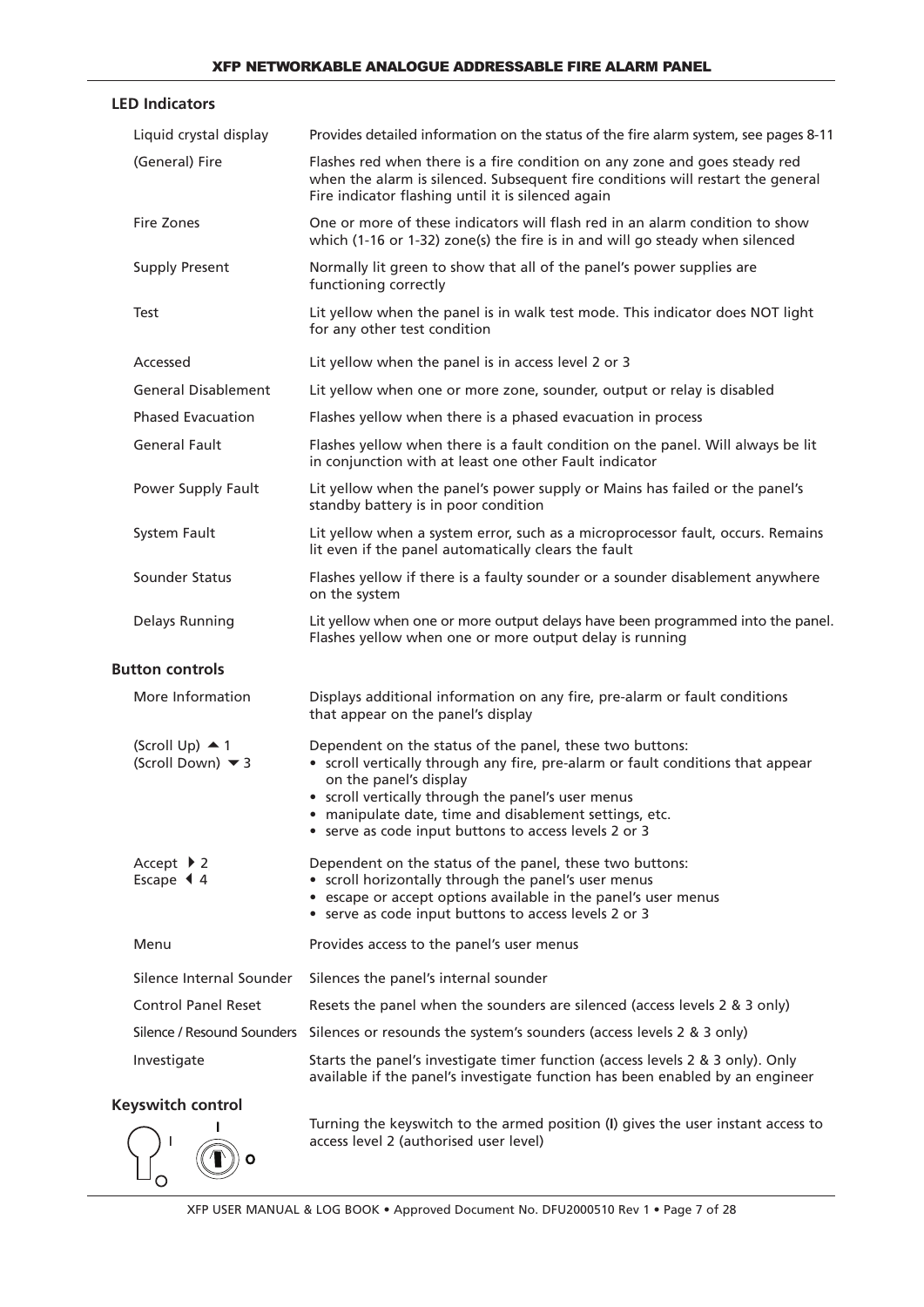# GENERAL USER OPERATION

# *(MESSAGES THAT MAY APPEAR ON THE PANEL'S DISPLAY AND WHAT THEY MEAN)*

At access level 1, the panel's display provides feedback on the system's current status. Priority is always given to the most important current event, i.e. fire conditions will override pre-alarms and/or fault conditions. This section (pages 8-11) outlines the various messages that may be displayed, what they mean and what action is required.

# **NORMAL CONDITIONS**

In normal mode (when no fires, faults or pre-alarms are occurring), one of the following messages will be displayed at the panel:



# Site specific text

**Normal** is displayed when there are no fires, faults or pre-alarms on the system and the panel's day/night (building occupied/unoccupied) facility HAS NOT been set up by the system engineer.

**Normal: occupied** is displayed when there are no fires, faults or pre-alarms on the system and the panel is in day (building occupied) mode.

**Normal: unoccupied** is displayed when there are no fires, faults or pre-alarms on the system and the panel is in night (building unoccupied) mode.



*Day/night (building occupied/unoccupied) settings are normally programmed into the panel by a system engineer. They allow the system to operate differently dependent on the time of day with, for example, different detector sensitivity settings and lower sounder volumes. If required, authorised* users can manually alter the time the panel enters day and night mode using the access level 2 menu *options - see pages 14-19.*

**Outputs delayed** is displayed if one or more delays to outputs have been programmed into the panel. It indicates that certain outputs (which may include sounders, relays and/or output units) will not trigger in the event of a fire alarm condition for a set period of time, as programmed by the system engineer. Pressing the More Information button in a fire alarm condition will give more information about delays.

**Disablements active** is displayed if one or more disablements have been programmed into the panel by an authorised user or engineer. If required, you can view these disablements at access level 1 (or, if you are an authorised user, you can cancel them (or set additional disablements) at access level 2.

**Zone tests active** is displayed if one or more of the fire alarm system's zones have been programmed into test mode by an authorised engineer. When a zone is in test mode, any fire alarm conditions raised on it WILL NOT be reported to the panel in the normal way. As such, this message should only appear when an engineer is working on the system. If required, you can view which zones are in test mode at access levels 1 or 2. Zones can only be taken out of test mode by an authorised engineer.

**Calibrating...** is displayed if automatic adjustments are taking place to allow the system's smoke and heat detectors to perform at their optimum level. Normally, this message only appears at 04:00 hours although it is possible that an engineer may have programmed this to happen at an alternative time. Whilst calibrating, the display will list the ID code of the device being calibrated, i.e. "L:1 D:154" and the system will not return to normal until the process is complete.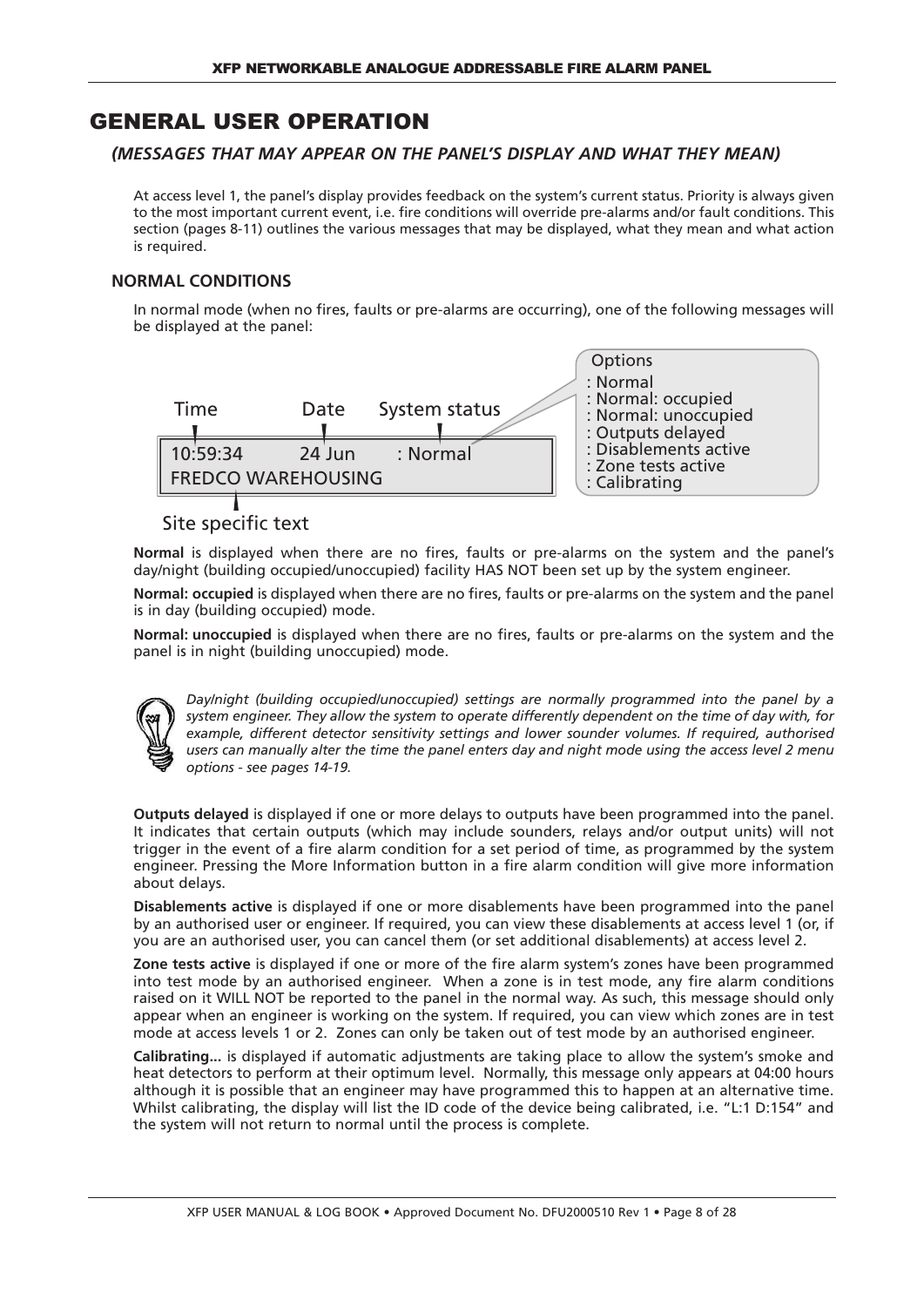# **FIRE CONDITIONS**

## **In the event of a fire condition:**

- the panel's general Fire indicator will flash:
- the panel's internal sounder (if enabled) will pulse;
- the relevant Fire Zone indicator on the panel will flash;
- the panel's display will show the number and name of the zone in fire (see example below); and
- the system's sounders, relays and other output devices will operate as programmed.



Pressing the More Information button will display the actual device that has triggered the fire condition, for example:



If more than one device is in a fire condition on the zone, the top left corner of the display will show, for example "1 of 3" and can be scrolled through using the  $\triangle$  and  $\blacktriangledown$  buttons.

## **In the event of a fire condition on multiple zones:**

- the panel's general Fire indicator will flash, its internal sounder (if enabled) will pulse and its relevant Fire Zone indicators will flash;
- the panel's display will show the first and last zones that went into fire together with the total number of zones that are in fire. For example, if a fire condition has occurred in zones 1, 2 and 3 in that order, the display will show a message similar to the one below.
- the system's sounders, relays and other output devices will operate as programmed.

| 1st Zone: 1: North Stairs | $:$ FIRE! |
|---------------------------|-----------|
| Lastzone: 3: Ground Floor | 3 Zones   |

To view any additional zones that are in fire, press the  $\triangle$  or  $\blacktriangledown$  buttons as appropriate. The display will continue to show the last zone that went into fire but all previous zones will now appear on a stepby-step basis with details of which order they went into fire, i.e. 1st zone, 2nd zone, etc.

Pressing the More Information button at any time will give you details of the actual device(s) that are in a fire condition on the zone that is on the top line of the display. These can be scrolled through using the  $\triangle$  and  $\blacktriangledown$  buttons.

# **In the event of a fire condition, the building's fire management plan should always be executed.**

Authorised users can silence or reset the system as appropriate by entering access level 2 and pressing the buttons on the panel's front. Details on how to do this can be found on page 14.

# **FIRE CONDITIONS WITH OUTPUT DELAYS**

If a fire condition occurs on a zone that has been programmed with one or more output delays, the panel will report the fire condition as described above but the panel's Delays Running indicator will flash yellow to indicate that one or more of the zone's assigned outputs has not yet triggered. Details of which outputs have delays running can be viewed by pressing the More Information button.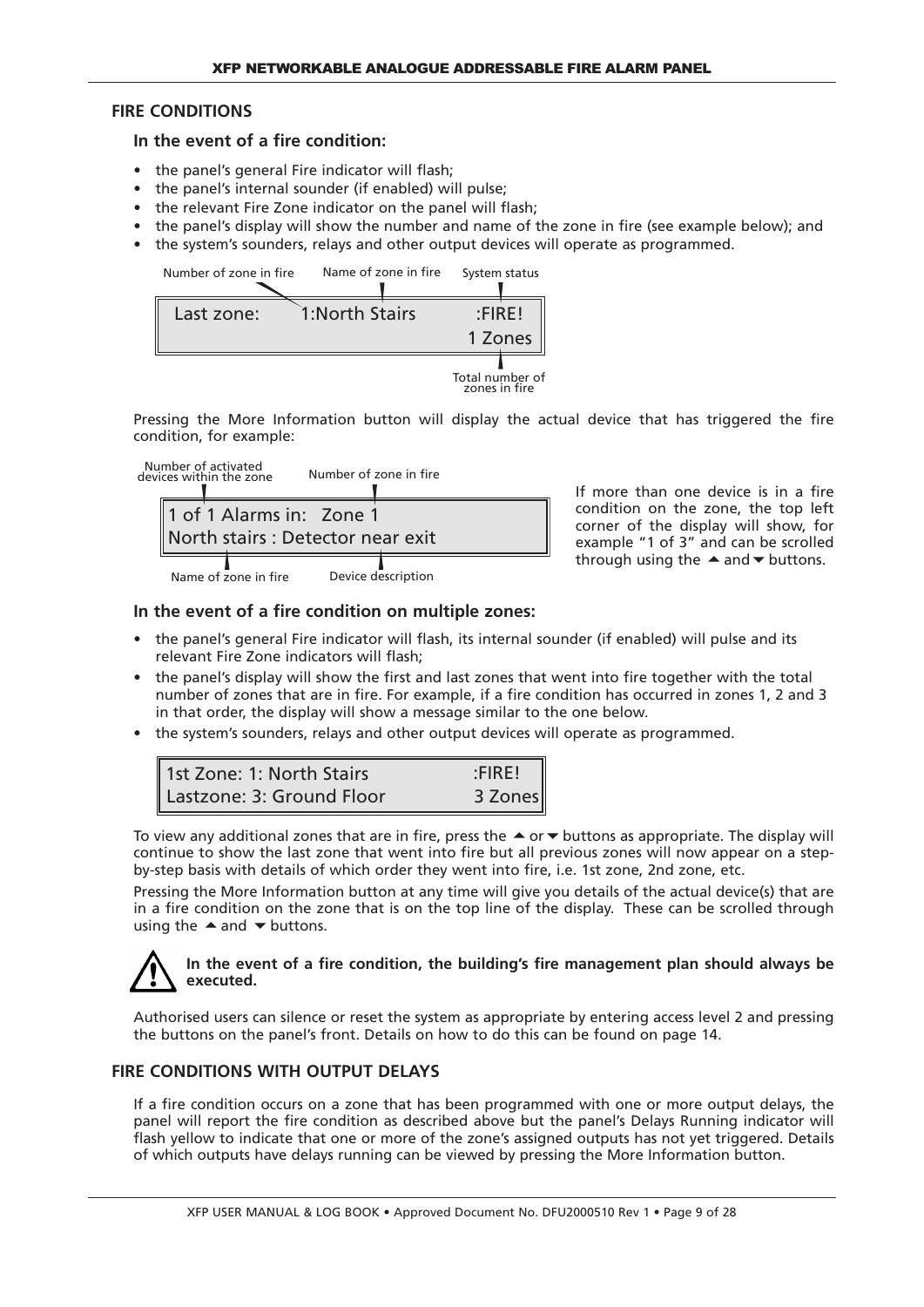## **1ST-STAGE FIRE CONDITIONS**

On sites where there is a high incidence of nuisance alarms or where the consequence of a false alarm could result in the activation of, say, a sprinkler system, the fire officer may have permitted certain zones to be set up with:

- a 1st-Stage **zone dependency function** to prevent the zone going into full alarm until certain other events have occurred on the same zone, such as a second device going into alarm; or
- a 1st-Stage **investigation delay period** to give the user time to investigate the cause of an alarm before a full alarm is initiated.

Details of any zones set up with 1st-Stage alarm function will appear on the System Set-Up Data Chart on page 20, provided it has been completed by the system engineer.

In the event of a 1st-Stage fire condition (zone dependency or investigation delay):

- the panel's internal sounder (if enabled) will pulse;
- the relevant Fire Zone indicator on the panel will flash;
- the panel's display will show the number and name of the last zone which entered a "1st-Stage" fire condition (see example below).

| Number of zone in<br>1st stage fire | Name of zone in<br>1st stage fire | System status        |
|-------------------------------------|-----------------------------------|----------------------|
| Last zone:                          | 1:Ground Floor                    | 1st-Stage<br>1 Zones |
|                                     |                                   | Total number of      |

If the 1st-Stage alarm is in a zone set up with a zone dependency function:

Press the More Information button to display the actual device that has triggered the 1st-stage fire condition (the display will also confirm that the panel is waiting for a confirmatory signal before going into full alarm). Pressing the More Information again will show how long is left before the panel auto-resets (returns to normal mode) should a confirmatory signal not be received.

If the 1st-Stage alarm is in a zone set up with an investigation delay period:

Press the More Information button to display the actual device that has triggered the 1st-stage fire condition (pressing More Information again will count down how long you have to invoke the zone's investigation delay period before it goes into full alarm).

To start the zone's investigation delay period:

Enter access level 2 (see page 14) and press the Investigate button. The period the investigation delay runs for will be as programmed by the system engineer. Pressing More Information after the Investigate button has been pressed will display how long is left before the investigation period expires and the zone goes into full alarm.

If upon investigation you discover the fire condition is correct, you can override the delay by activating any manual call point in that zone.

Should any additional detection device(s) be activated in the zone being investigated during the recognition or delay periods, the panel will automatically put the zone into full alarm.

Should you discover the fire condition is false, you can silence or reset the 1st-stage fire condition at access level 2 (see page 14) and take appropriate action to clear the nuisance alarm.



In effect, the 1st-Stage delay on a zone set up for investigation comprises two delays - the initial recognition *period (where the user is expected to acknowledge the delay) followed by the investigation period itself.*

Total number of zones in 1st stage fire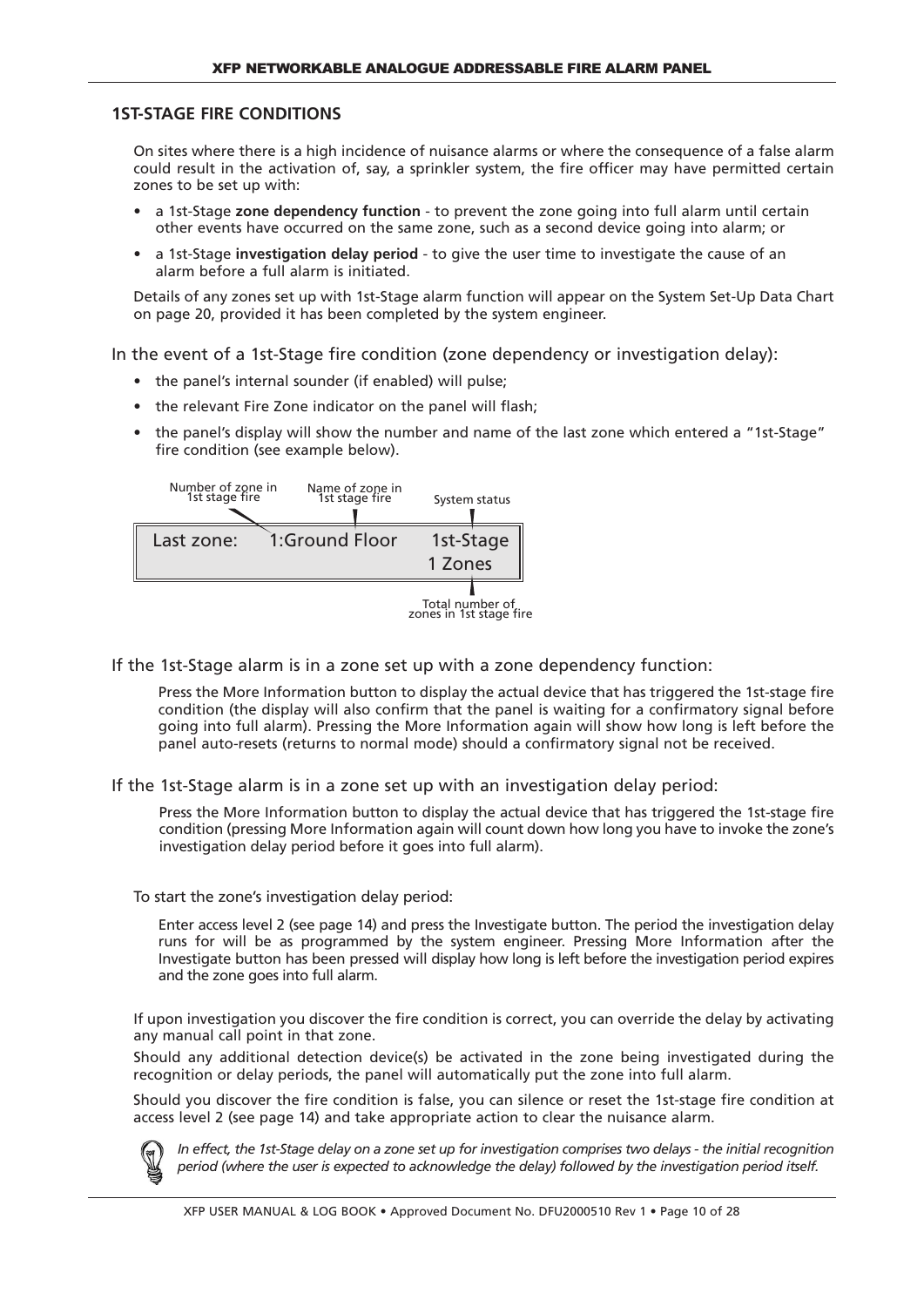## **PRE-ALARM CONDITIONS**

Pre-alarm conditions are designed to warn the user that a smoke or heat detector is registering an increase in conditions that could lead to a fire. Pre-alarms must be taken seriously as a fire condition could be imminent.

In the event of a pre-alarm condition:

- the panel's internal sounder (if enabled) will pulse;
- the panel's display will show details of the smoke or heat detector which is in pre-alarm, for example:



Should there be more than one detector in pre-alarm, the top right hand corner of the display will read '**More.** ↑↓' and can be scrolled through using the panel's  $\triangle$  or  $\blacktriangleright$  buttons.

# **FAULT CONDITIONS**

If a part of the fire alarm system fails due to detector failure, wiring fault, etc.:

- one or more of the panel's Fault indicators will flash;
- the panel's internal sounder (if enabled) will pulse;
- the panel's display will show an appropriate fault message (in the case of a faulty manual call point, for example, the zone on which the faulty call point is located will be displayed):

Last zone in fault Name of zone in fault



Should there be more than one fault condition, the top right side of the display will read '**More.** ↑↓' and you can scroll through them using the panel's  $\triangle$  or  $\blacktriangledown$  buttons.

Fault message

Press the More Information button to view additional details about the displayed fault. For device specific faults, the actual device that has triggered the fault condition will be shown. For other faults, information pertinent to that fault will be displayed instead (if available).

For device specific faults, pressing the More Information button again will display the unique ID code and address location of the faulty device for the benefit of service engineers, etc.

| Name of zone in fault |                                           | Device description |
|-----------------------|-------------------------------------------|--------------------|
|                       |                                           |                    |
|                       | <b>Ground Floor: Reception Call Point</b> |                    |
|                       | <b>Device Missing</b>                     | More 1             |
|                       |                                           |                    |

Device status



**In the event of a fault condition, the designated responsible person on site should:**

- Mute the panel's internal beeper by pressing the Silence Internal Sounder button. (Note that any new faults will restart the beeper.)
- Note down the nature of the fault(s) in the Fire Alarm Log Book (pages 21 to 26)
- Take appropriate steps to ensure the fault(s) is/are rectified.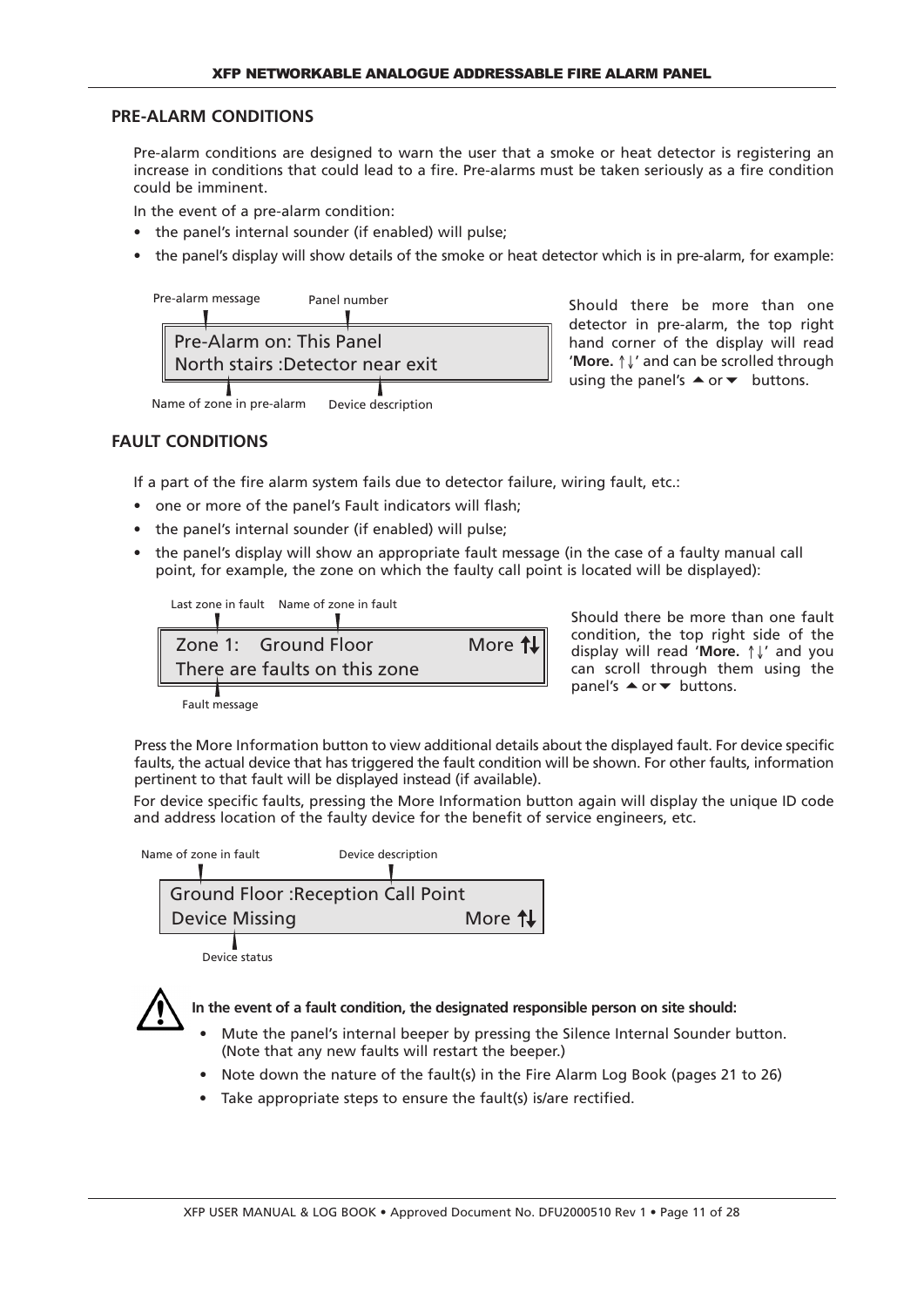# ACCESS LEVEL 1 (General User) CONTROLS AND MENU OPTIONS

Access level 1 is the normal user level which is accessible to everyone. At this level you can:

- Scroll through any fire, pre-alarm and fault conditions (as described on pages 9-11)
- View any disablements or zones that are being tested (if applicable)
- Test the panel's lamps (its LED indicators and display) to ensure they are working correctly
- Determine the total number of times the panel has been in a fire condition
- Gain entry to access level 2 (authorised user level) and, if you are an engineer, access level 3.

Press the MENU button on the panel's front at access level 1. The panel's general user menu is displayed (see picture below) which can be navigated using the panel's scroll ( $\blacktriangle$   $\blacktriangledown$ ), Accept ( $\blacktriangleright$ ) and Escape  $(4)$  buttons as appropriate.

Each menu option available at access level 1 is explained in detail below.



## **Enter Access Level 2**

Access level 2 is for authorised users only and access to it requires the input of a special four digit code using the panel's pushbuttons, or by turning the panel's keyswitch to the armed position (**I**). When the ENTER ACCESS LEVEL 2? prompt appears, press the Accept  $\blacktriangleright$  button and you will be asked to enter the code:

Enter Access Level 2 code:

Enter the access level 2 code using the  $\blacktriangle$  (1),  $\blacktriangleright$  (2),  $\blacktriangleright$  (3), 4 (4) buttons as appropriate. The default code to access level 2 is 3 3 3 3 (four presses of the  $\bullet$  button). If this does not work, the code may have been changed by an authorised user/engineer. A record of any changes should appear on the System Set-Up Data Chart on page 20 of this user manual. If they do not, contact your maintenance company for advice. As soon as the code has been entered correctly you will be taken into access level 2. Additional panel controls (see page 14) and menu options (see pages 15-19) will now be available to you.

#### **Enter Access Level 3**

Access level 3 is the panel's engineering/programming level. ON NO ACCOUNT SHOULD ACCESS LEVEL 3 BE ACCESSED BY ANYONE BUT AN AUTHORISED SYSTEM ENGINEER. A FIRE PANEL IS A PIECE OF LIFE SAFETY EQUIPMENT AND UNAUTHORISED ACCESS MAY AFFECT THE WAY THE PANEL FUNCTIONS, ENDANGER LIFE AND VOID ITS WARRANTY. If you are an authorised engineer, details of access level 3 can be found in the panel's separate Engineering manual.

# **Display Fire Events**

This function is only available if there are active fire conditions on the system. If available, press the Accept  $\blacktriangleright$  button once and a window similar to the one below will appear:

| l Last Zone: 1:North Stairs' | :Fire! |
|------------------------------|--------|
|                              | 1 Zone |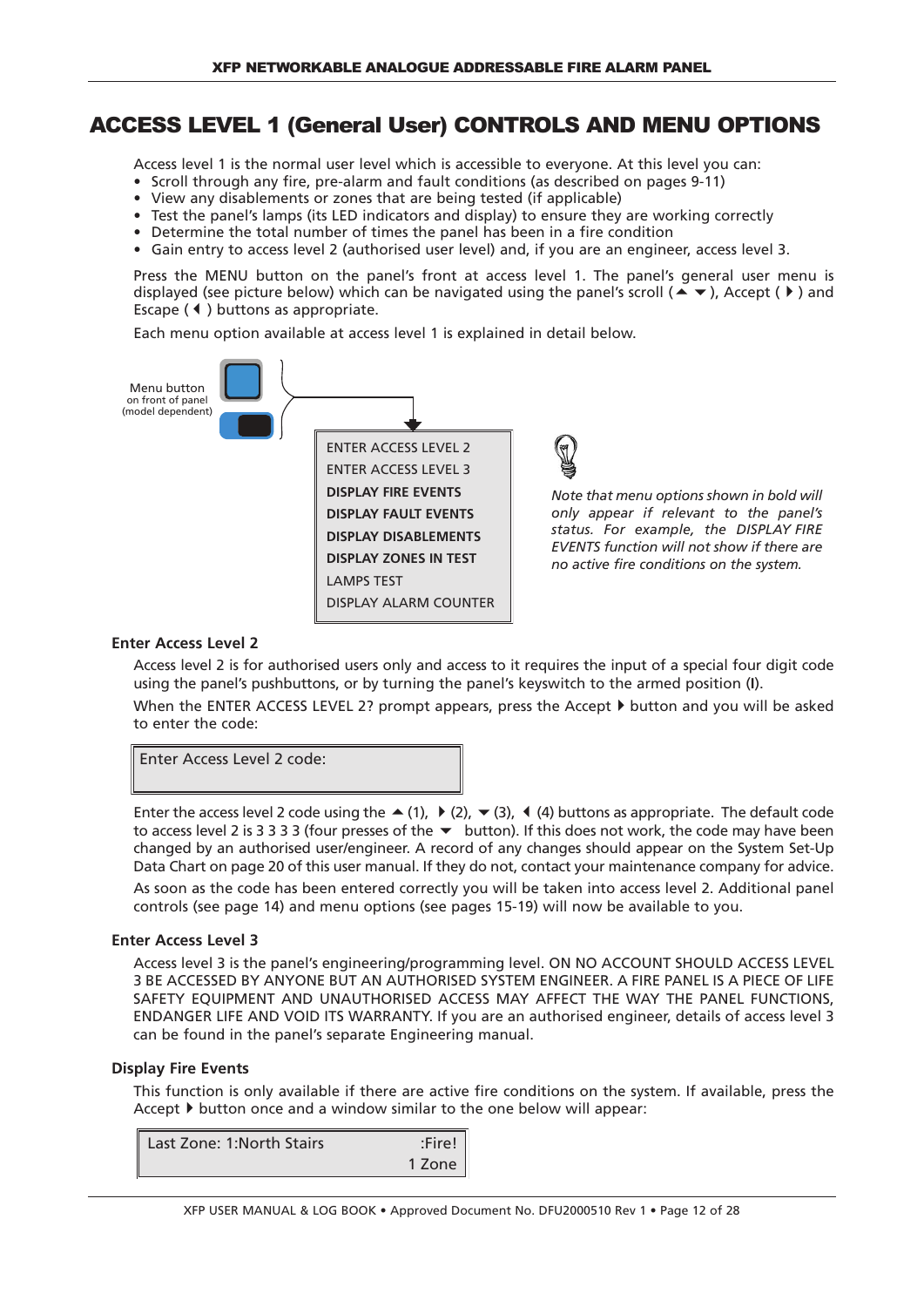Pressing the  $\blacktriangle$  and  $\blacktriangledown$  buttons will scroll the display through all active fire conditions. More detailed information (if applicable) can be viewed by pressing the panel's More Information button. To return to the main access level 1 menu press the Escape  $\blacklozenge$  button.

#### **Display Fault Events**

This function is only available if there are active faults on the system. If available, press the Accept  $\blacktriangleright$  button once and a window similar to the one below will appear:

Zone 1: Ground Floor There are faults on this zone

Pressing the  $\blacktriangle$  and  $\blacktriangledown$  buttons will scroll the display through all active faults. More detailed information (if applicable) can be viewed by pressing the panel's More Information button. To return to the main access level 1 menu press the Escape  $\blacklozenge$  button.

#### **Display Disablements**

This function is only available when there are active disablements on the system. If available, press the Accept  $\blacktriangleright$  button once and a window similar to the one below will appear:

| 1st Zone: 1: Shop floor<br>On: This Panel: Is Disabled |  |
|--------------------------------------------------------|--|

Pressing the  $\triangle$  and  $\blacktriangledown$  buttons will scroll the display through all active disablements. More detailed information (if applicable) can be viewed by pressing the panel's More Information button. To return to the main access level 1 menu press the Escape  $\blacklozenge$  button.

#### **Display Zones In Test**

This function is only available if there are zones being tested. If available, press the Accept  $\blacktriangleright$  button once and a window similar to the one below will appear:

| Zone 1: North Stairs |
|----------------------|
| Is On Test           |

Pressing the  $\triangle$  and  $\blacktriangledown$  buttons will scroll the display through all zones in test mode. More detailed information (if applicable) can be viewed by pressing the panel's More Information button. To return to the main access level 1 menu press the Escape  $\blacklozenge$  button.

#### **Testing the Panel's Lamps**

This function tests the panel's lamps (its LED indicators and display) to ensure they are working correctly.



When selected, press the Accept  $\blacktriangleright$  button and all of the panel's LED indicators will illuminate steady for approximately two seconds and its display will progressively block fill. The panel's internal sounder (if enabled) will also sound. Upon completion, the panel will return to the main access level 1 menu. If any of the indicators fail to illuminate or the display does not function correctly, report the fault(s) to the designated site engineer and make a note of it in the Fire Alarm Log Book (page 21).

#### **Displaying the Panel's Alarm Counter**

This function displays the total number of times the panel has been in a fire alarm condition. When selected, press the Accept  $\blacktriangleright$  button once and the display will show the total number of times the panel has been in a fire condition since it was installed AND the total number of times it has been in alarm since its alarm counter was last cleared, for example:

```
Total Alarms = 12
Alarms since 01/01/05 = 7
```
To return to the main access level 1 menu press the Escape  $\blacklozenge$  or Accept  $\blacktriangleright$  button.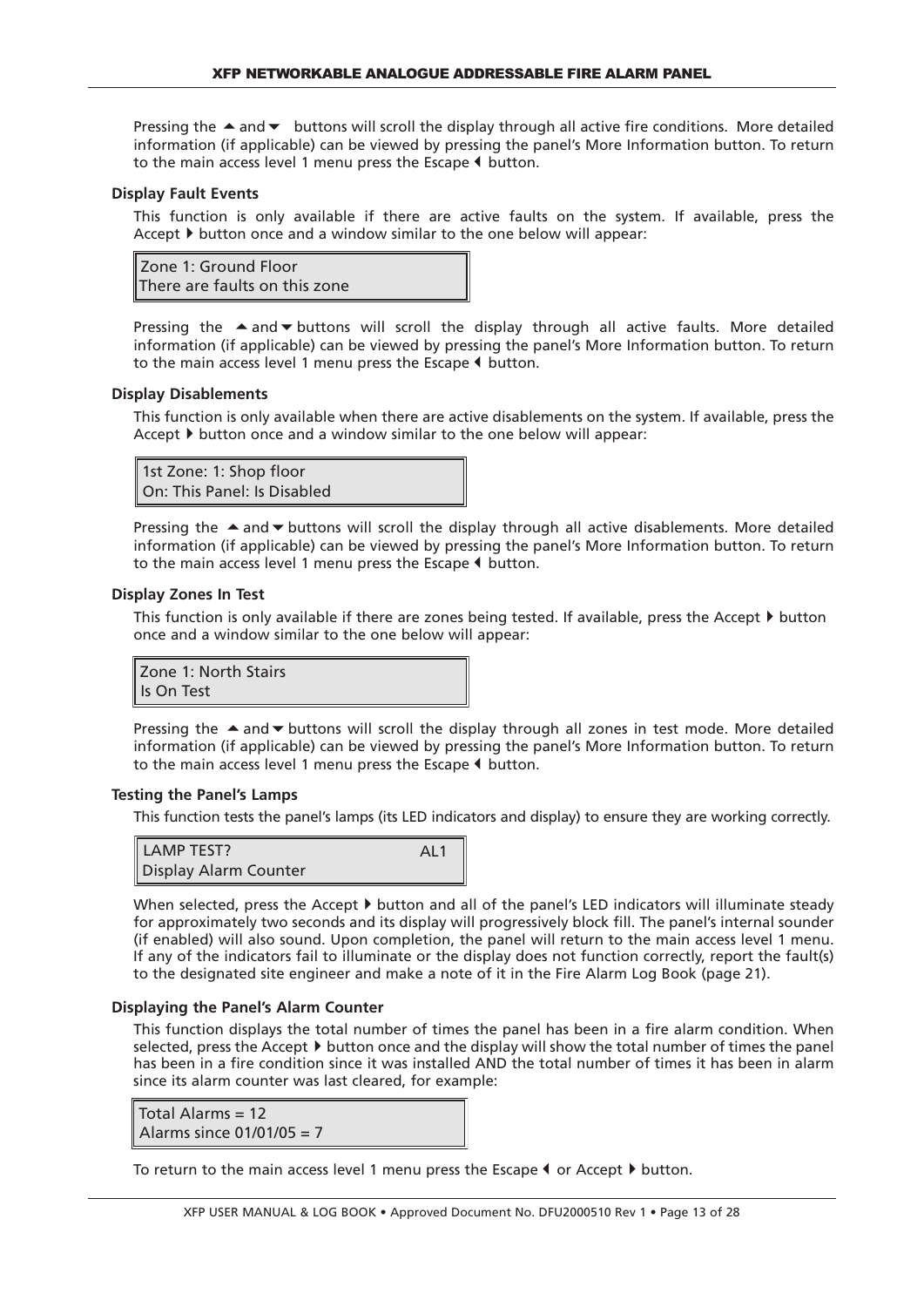# ACCESS LEVEL 2 (Authorised User) CONTROLS AND MENU OPTIONS

Access level 2 is available to authorised, trained personnel only. At this level, the panel's Silence/Resound Sounders, Control Panel Reset and Investigate buttons become active and you can:

- Scroll through any fire, pre-alarm or fault conditions that are displayed on the panel's display
- View any disablements or zones that are being tested (if applicable)
- Enable or disable zones, sounders, outputs, relays and devices (as appropriate)
- Print, display and/or reset the panel's event history
- Set the time and date
- Change the entry code to access level 2 from its factory default.

Details of how to use the panel's Silence/Resound Sounders, Control Panel Reset and Investigate buttons can be found below.

#### **Entering access level 2 -** *USING THE PUSHBUTTONS ON THE PANEL:*

Entry to access level 2 requires the input of a special four digit code.

Press the MENU button on the panel's front at access level 1. When the ENTER ACCESS LEVEL 2? prompt appears, press the Accept  $\blacktriangleright$  button and you will be asked to enter the code:

Enter Access Level 2 code:

Enter the access level 2 code using the  $\triangle$  (1),  $\triangleright$  (2),  $\triangleright$  (3), 4 (4) buttons as appropriate. The default code to access level 2 is 3 3 3 3 3 (four presses of the  $\blacktriangledown$  button). If this does not work, the code may have been changed by an authorised user/engineer. A record of any changes should appear on the System Set-Up Data Chart on page 20 of this user manual. If they do not, contact your maintenance company for advice.

#### **Entering access level 2 -** *USING THE KEYSWITCH ON THE PANEL:*

Entry to access level 2 is gained by turning the panel's keyswitch to the armed position (**I**).

#### **Silencing the alarm sounders**

To silence any active alarm sounders, enter access level 2 (see above) and momentarily press the Silence/Resound Sounders button. The alarm sounders will cease to sound and the panel's general Fire and relevant Fire Zone indicators will go steady.

Should a fire condition occur on another zone whilst the alarm sounders are silenced, the panel:

- Will sound the sounders programmed for activation by the new zone(s) in alarm
- Will flash its general Fire and appropriate Zone indicator(s) for any new zone(s) in alarm
- May, if programmed, automatically reactivate the silenced alarm sounders and flash any related Fire Zone indicator(s).

#### **Resounding the alarm sounders**

Momentarily pressing the Silence/Resound Sounders button when the alarm sounders are silenced will resound them. Pressing the Silence/Resound Sounders button again will silence the alarm sounders.

#### **Resetting the panel**

After the cause of an alarm has been cleared and the alarm sounders have been silenced (see above), the panel can be reset by pressing the Control Panel Reset button.

The panel will give a double beep to indicate the reset process has started and, after a few seconds, the Fire Zone indicators and general Fire indicator will go out to indicate the process is complete. If there are still any fire conditions on any zones, the panel will go back into alarm as before.



*Note that the panel's Investigate button is only active if an engineer has programmed one or more zones to operate with a 1st-stage investigation delay period (see page 10 for detailed information on this feature).*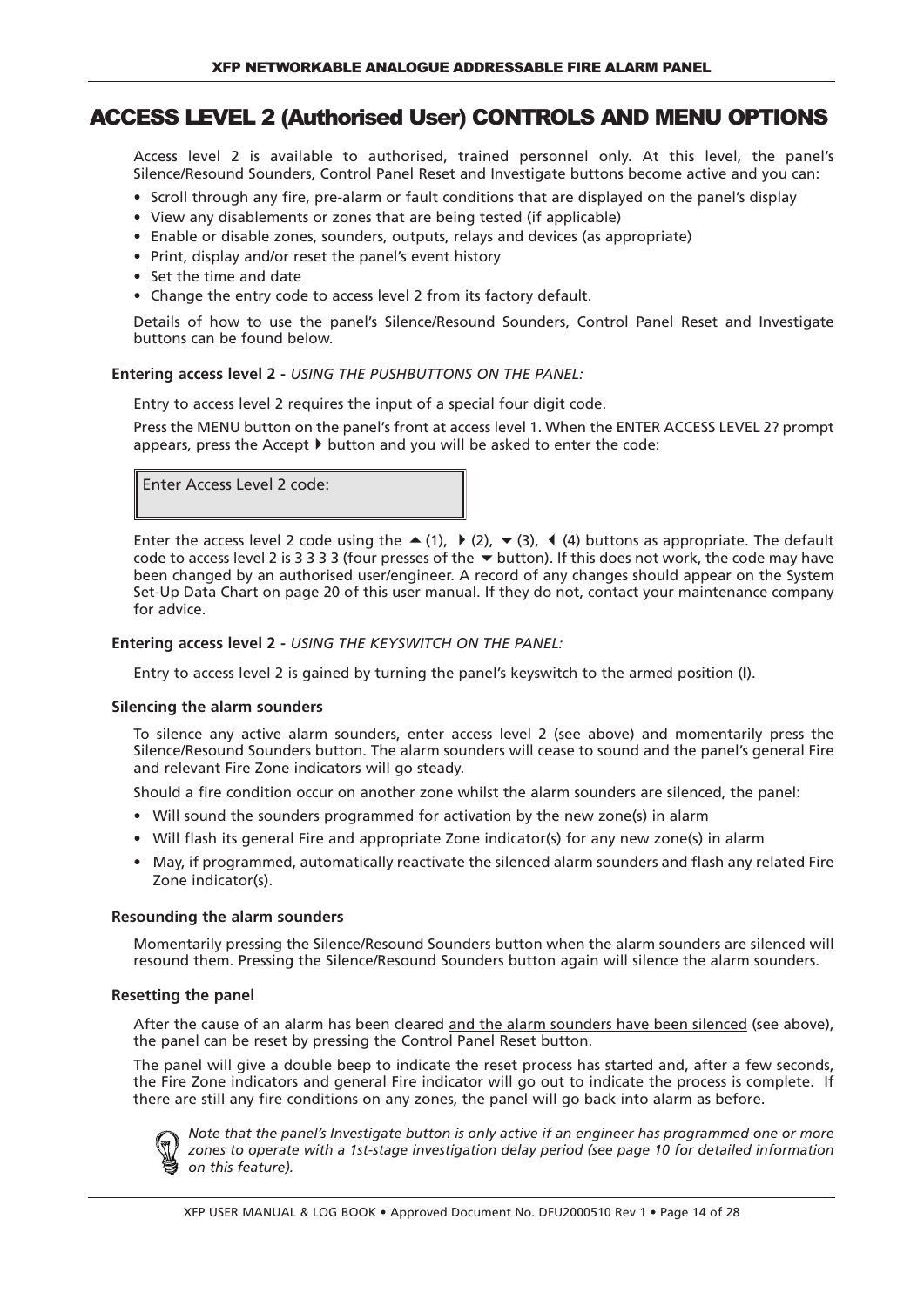When in access level 2 (see page 14) the panel's authorised user menu is displayed (see picture below) which can be navigated using the panel's scroll ( $\blacktriangle$   $\blacktriangledown$ ), Accept( $\blacktriangleright$ ) and Escape ( $\blacktriangleleft$ ) buttons as appropriate.

Each menu option available at access level 2 is explained in detail below.



*The menu options shown in bold will only appear if relevant to the panel's status. For example, the DISPLAY FIRE EVENTS function will not show if there are no active fire conditions on the system. If any of these bold menus appear, refer to their listings in access level 1 (pages 12-13) for details of how they work.*

# **Enter Access Level 3**

Access Level 3 is the panel's engineering/programming level. ON NO ACCOUNT SHOULD ACCESS LEVEL 3 BE ACCESSED BY ANYONE BUT AN AUTHORISED SYSTEM ENGINEER. A FIRE PANEL IS A PIECE OF LIFE SAFETY EQUIPMENT AND UNAUTHORISED ACCESS MAY AFFECT THE WAY THE PANEL FUNCTIONS, ENDANGER LIFE AND VOID ITS WARRANTY. If you are an authorised engineer, details of access level 3 can be found in the panel's separate Engineering manual.

# **Testing the Panel's Lamps**

This function tests the panel's lamps (its LED indicators and display) to ensure they are working correctly. When selected, press the Accept  $\blacktriangleright$  button and all of the panel's LED indicators will illuminate steady for approximately two seconds and its display will progressively block fill. The panel's internal sounder (if enabled) will also sound. Upon completion, the panel will return to the main access level 2 menu. If any of the indicators fail to illuminate or the display does not function correctly, report the fault(s) to the designated site engineer and make a note of it in the fire system's log book.

# **Displaying and Clearing the panel's alarm counter**

This function displays the total number of times the panel has been in a fire alarm condition. When selected, press the Accept  $\blacktriangleright$  button and the display will show the total number of times the panel has been in a fire condition since it was installed AND the total number of times it has been in alarm since its alarm counter was last cleared, for example:

Total Alarms = 12 Alarms since 01/01/05 = 7

Press the Escape  $\blacklozenge$  button to return to the main access level 2 menu or, to clear the alarm counter, press the Accept  $\blacktriangleright$  button. A window similar to the one overleaf will appear:

Clear to today's date? Alarm since 01/01/05 = 7

Press the Accept  $\blacktriangleright$  button once and the alarm counter will reset and start counting any new fire conditions from today's date (assuming that the date programmed into the panel is today's date). A short confirmation message will confirm the change has been made before the display returns to the main access level 2 menu.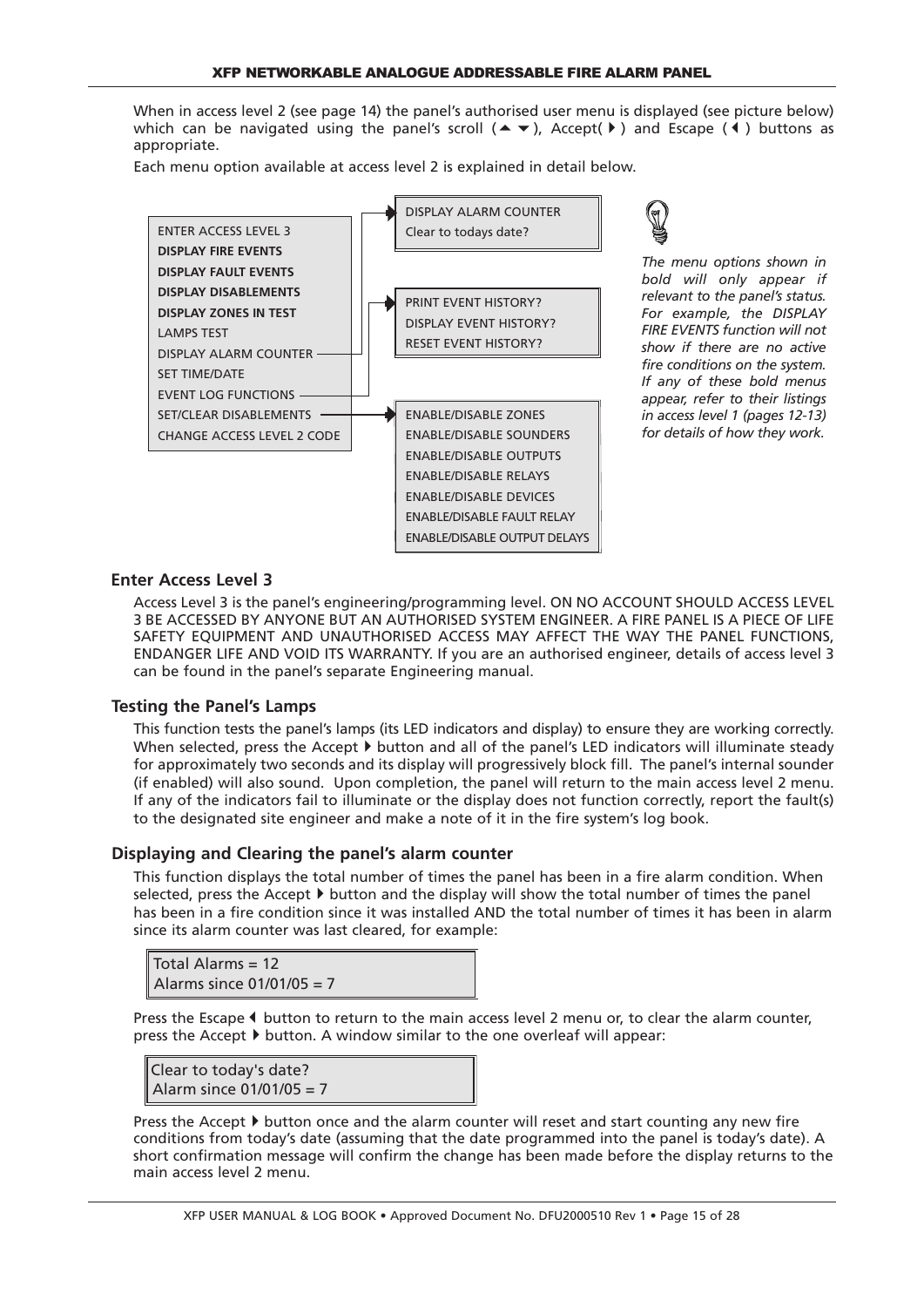#### **Changing the panel's time and date**

This function allows the panel's time and date to be adjusted. When selected, press the Accept  $\blacktriangleright$ button and the following window (or similar) will appear:

Set the time:- 00:00

Use the  $\triangle$  and  $\triangledown$  buttons to adjust the hour (the panel has a 24 hour clock so hours 0 to 23 are available). When the correct hour is displayed, press the Accept  $\blacktriangleright$  button to move to the minutes field. Use the  $\triangle$  and  $\blacktriangleright$  buttons to adjust the minutes.

When the correct time is displayed, press the Accept  $\blacktriangleright$  button to alter the date. A window similar to the one below will appear:

Set the time:- 16:52 Set the date:- xx:xx:xx

Use the scroll  $\blacktriangle$   $\blacktriangledown$  and Accept  $\blacktriangleright$  buttons to set the day/month/year as appropriate. When correct, press the Accept  $\blacktriangleright$  button again and you will be returned to the main access level 2 menu.

#### **Event log functions**

This function allows you to print a hard copy of the panel's event log to an external printer (if connected), to view it on the panel's display or to reset it. When the EVENT LOG FUNCTIONS? prompt appears, press the Accept  $\blacktriangleright$  button and scroll down to the desired event log function using the  $\blacktriangleright$  button.

The **PRINT EVENT HISTORY** function, when selected, will print the panel's log to a printer. When selected, the following window will appear:

Printing Event 56... Press ESC to stop printing **Note:** Print Event History function is only available on the 1 or 2 Loop, 32 Zone Version.

If you try to print the event history when no printer is connected, the following window will appear:

Printer fault, Check connections, paper Ensure the printer is on-line



To escape from this window, press the Control Panel Reset button.

The **DISPLAY EVENT HISTORY** menu option, when selected, displays the panel's 500 event log on the display. For example:

Event 499 at 05/02/05 11:31:19 Access Level 2 entered

Initially only the last event will appear in the window but you can scroll through the list using the  $\triangle$  button to see previous saved events. When the log is full, the oldest record is replaced by the newest record. Events are listed in chronological order. When you have finished viewing the required events, press the Escape  $\blacklozenge$  button to return to the previous menu.

The **RESET EVENT HISTORY?** menu option, when selected, clears the log from the panel's memory. To help ensure it is not erased by mistake, a warning will appear when the Accept  $\blacktriangleright$  button is pressed:

Are you sure you want to erase the Event log?

Press the Accept  $\blacktriangleright$  button to confirm you want to erase the log. The following window will appear whilst the log resets after which the panel will return you to the EVENT HISTORY MENU.

Resetting the Event History... Resetting entry 499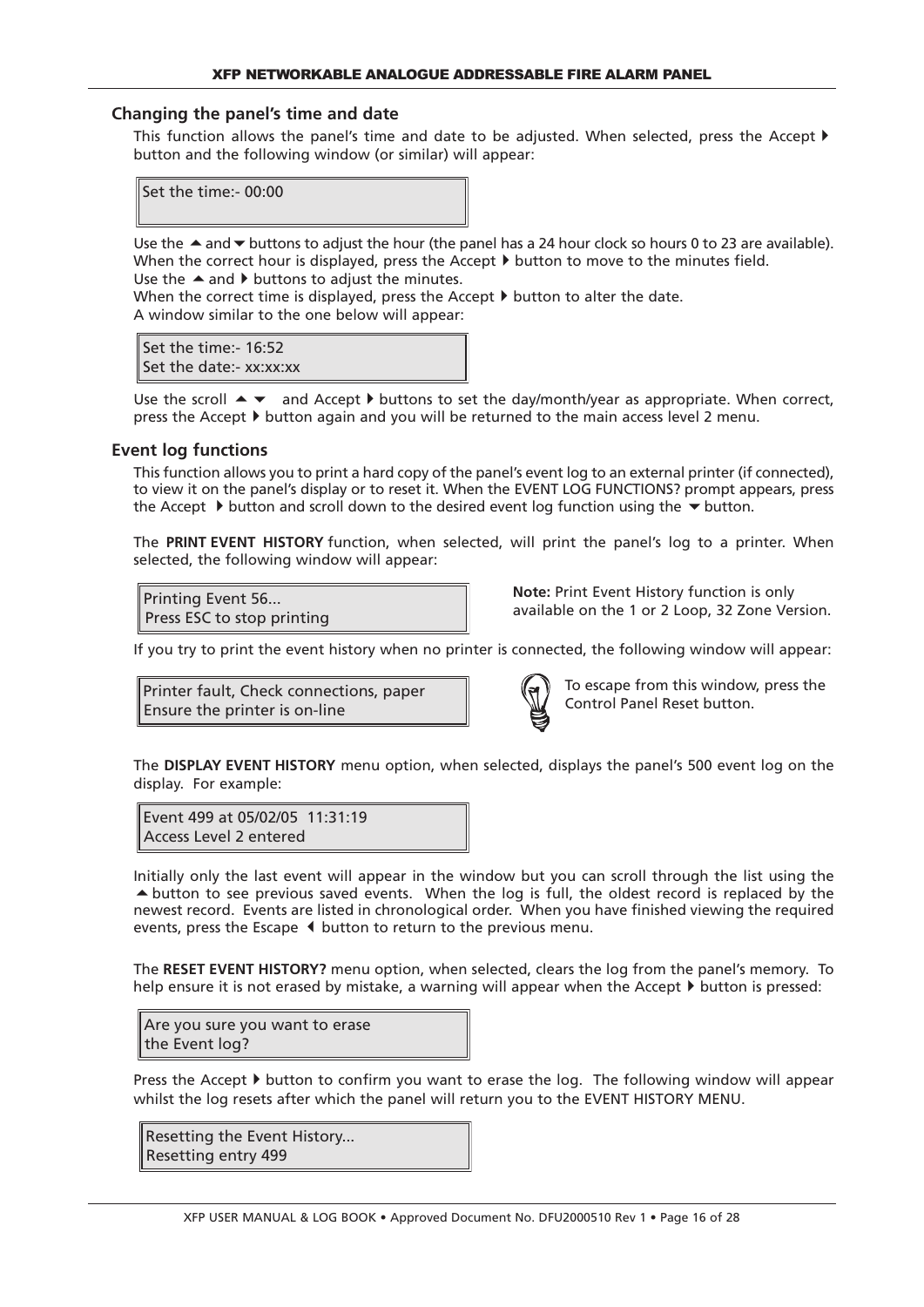# **Disabling or enabling parts of the system**

Selecting this menu option takes you to the disablements sub-menu which allows you to enable or disable zones, sounders, outputs, relays, individual devices and/or the panel's fault relay.

We strongly recommend all disablements are regularly reviewed and immediately enabled when no longer necessary as they can have a major effect on how the system works.

#### **ENABLE/DISABLE ZONES**

This function allows you to disable zones from reporting faults, fires, pre-alarms, etc., and is normally used to temporarily disable a zone of detectors/call points in areas such as loading bays where they are prone to nuisance triggering from vehicle fumes. When selected, press the Accept  $\blacktriangleright$  button and a window similar to the one below will appear:

| Zone: 1: Shop Floor |  |
|---------------------|--|
| Enabled             |  |

Select the zone to be disabled/enabled using the  $\blacktriangle$  and  $\blacktriangledown$  buttons. Press the Accept  $\blacktriangleright$  button and the zone's status (Enabled or Disabled) will flash. Next, use the  $\triangle$  and  $\blacktriangledown$  buttons to toggle between enabled and disabled and press the Accept  $\blacktriangleright$  button to select the desired option.

The window will now move to the next available zone allowing further enablements or disablements to be made. Alternatively, to return to the previous menu press the Escape  $\blacklozenge$  button.

Please note: if all the input devices on a zone have been individually disabled using the ENABLE/DISABLE DEVICES function described on page 18, the zone they belong to will also be disabled. If you try to reenable a zone which has no enabled devices on it, a prompt appears saying this cannot be done. Instead you must first enable at least one device on the zone using the ENABLE/DISABLE DEVICES function before re-enabling the zone itself.

#### **ENABLE/DISABLE SOUNDERS**

This function allows you to disable one or more sounder groups from sounding in a fire condition. When selected, press the Accept  $\blacktriangleright$  button and a window similar to the one below will appear:

Sounder Group: 1

Select the sounder group (1 to 16 or ALL) to be disabled/enabled using the  $\blacktriangle$  and  $\blacktriangledown$  buttons.

When the desired sounder group has been selected, press the Accept  $\blacktriangleright$  button once and the sounder group's status (Enabled or Disabled) will flash. Next, use the  $\triangle$  and  $\blacktriangledown$  buttons to toggle between enabled and disabled and press the Accept  $\blacktriangleright$  button to select the desired option. The window will now move to the next sounder group allowing further enablements or disablements to be made. Alternatively, to return to the previous menu press the Escape  $\blacklozenge$  button.

#### **ENABLE/DISABLE OUTPUTS**

This function allows you to disable one or more output sets from sounding in a fire condition. It is typically used to disable, for example, auto-diallers and other ancillary equipment from activating during routine maintenance. When selected, press the Accept  $\blacktriangleright$  button and a window similar to the one below will appear:

Output Set: 1

Select the output set (1 to 16 or ALL) to be disabled/enabled using the  $\blacktriangle$  and  $\blacktriangledown$  buttons.

When the desired output set has been selected, press the Accept  $\blacktriangleright$  button once and the output set's status (Enabled or Disabled) will flash. Next, use the  $\triangle$  and  $\blacktriangledown$  buttons to toggle between enabled and disabled and press the Accept  $\blacktriangleright$  button to select the desired option. The window will now move to the next output set allowing further enablements or disablements to be made. Alternatively, to return to the previous menu press the Escape  $\triangleleft$  button.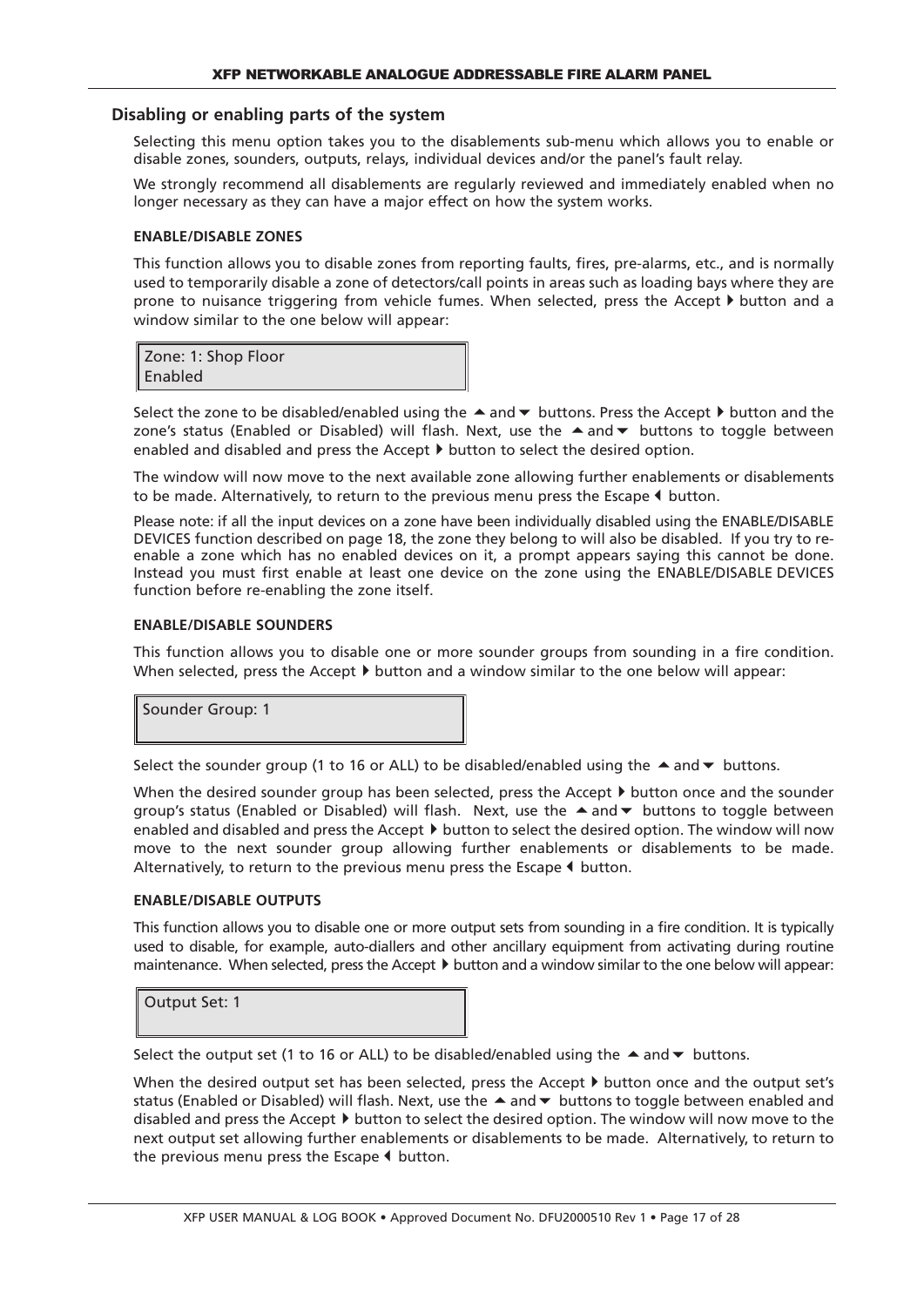#### **ENABLE/DISABLE RELAYS**

This function allows the disablement of one or more of the panel's 3 auxiliary relays from activating as programmed. When selected, press the Accept  $\blacktriangleright$  button and a window similar to the one below will appear:

| Panel Relay:- 1 |  |
|-----------------|--|
|                 |  |

Select the relay (1, 2 or 3) to be disabled/enabled using the  $\blacktriangle$  and  $\blacktriangledown$  buttons.

When the desired relay has been selected, press the Accept  $\blacktriangleright$  button and the relay's status (Enabled or Disabled) will flash. Next, use the  $\blacktriangle$  and  $\blacktriangledown$  buttons to toggle between enabled and disabled and press the Accept  $\blacktriangleright$  button to select the desired option. The window will now move to the next relay allowing further enablements or disablements to be made. Alternatively, to return to the previous menu press the Escape  $\blacklozenge$  button.

#### **ENABLE/DISABLE DEVICES**

This function allows loop devices to be disabled from reporting faults, fires, pre-alarms, etc., and is normally used to temporarily disable detectors/call points that are nuisance tripping. When selected, press the Accept  $\blacktriangleright$  button and a window similar to the one below will appear:



Use the  $\triangle$  and  $\blacktriangledown$  buttons to select the zone where the device you wish to disable/enable is located. When selected, press the Accept  $\blacktriangleright$  button and a list of all devices that can be disabled or enabled in that zone will appear, e.g.

Shop Floor:- 1: Gent WC Loop 1, Device 3: Enabled

Use the  $\triangle$  and  $\blacktriangledown$  buttons to scroll through the available devices. When the desired device appears, press the Accept button and the device's status (Enabled or Disabled) will flash. Next, use the  $\blacktriangle$  and  $\blacktriangledown$  buttons to toggle between enabled and disabled and press the Accept  $\blacktriangleright$  button to select the desired option. The window will now move to the next device allowing further enablements or disablements to be made. Alternatively, to return to the previous menu press the Escape  $\blacklozenge$  button.

Please note: if all the input devices on a zone are individually disabled, the zone they belong to will also be disabled. If you try to re-enable a zone which has no enabled devices on it using the ENABLE/DISABLE ZONES function described on page 17, a prompt appears saying this cannot be done. Instead you must first enable at least one device on the zone before re-enabling the zone itself.

#### **ENABLE/DISABLE FAULT RELAY**

This function can be used to suppress the panel's fault relay from activating in a fault condition. When selected, press the Accept  $\blacktriangleright$  button and the following window will appear:

| Fault relay is:- Enabled |  |
|--------------------------|--|
|                          |  |

Use the  $\triangle$  and  $\blacktriangledown$  buttons to toggle between enabled and disabled and press the Accept  $\blacktriangleright$  button to select the desired option. Alternatively, to return to the previous menu press the Escape  $\blacktriangleleft$  button.

#### **ENABLE/DISABLE OUTPUT DELAYS**

This function can be used to globally disable or enable any delays to outputs that have been programmed into the panel. When selected, press the Accept  $\blacktriangleright$  button and the following window will appear:

| Delays to Outputs are:- |  |
|-------------------------|--|
| Enabled                 |  |

Use the  $\triangle$  and  $\blacktriangledown$  buttons to toggle between enabled and disabled and press the Accept  $\blacktriangleright$  button to select the desired option. Alternatively, to return to the previous menu press the Escape  $\blacklozenge$  button.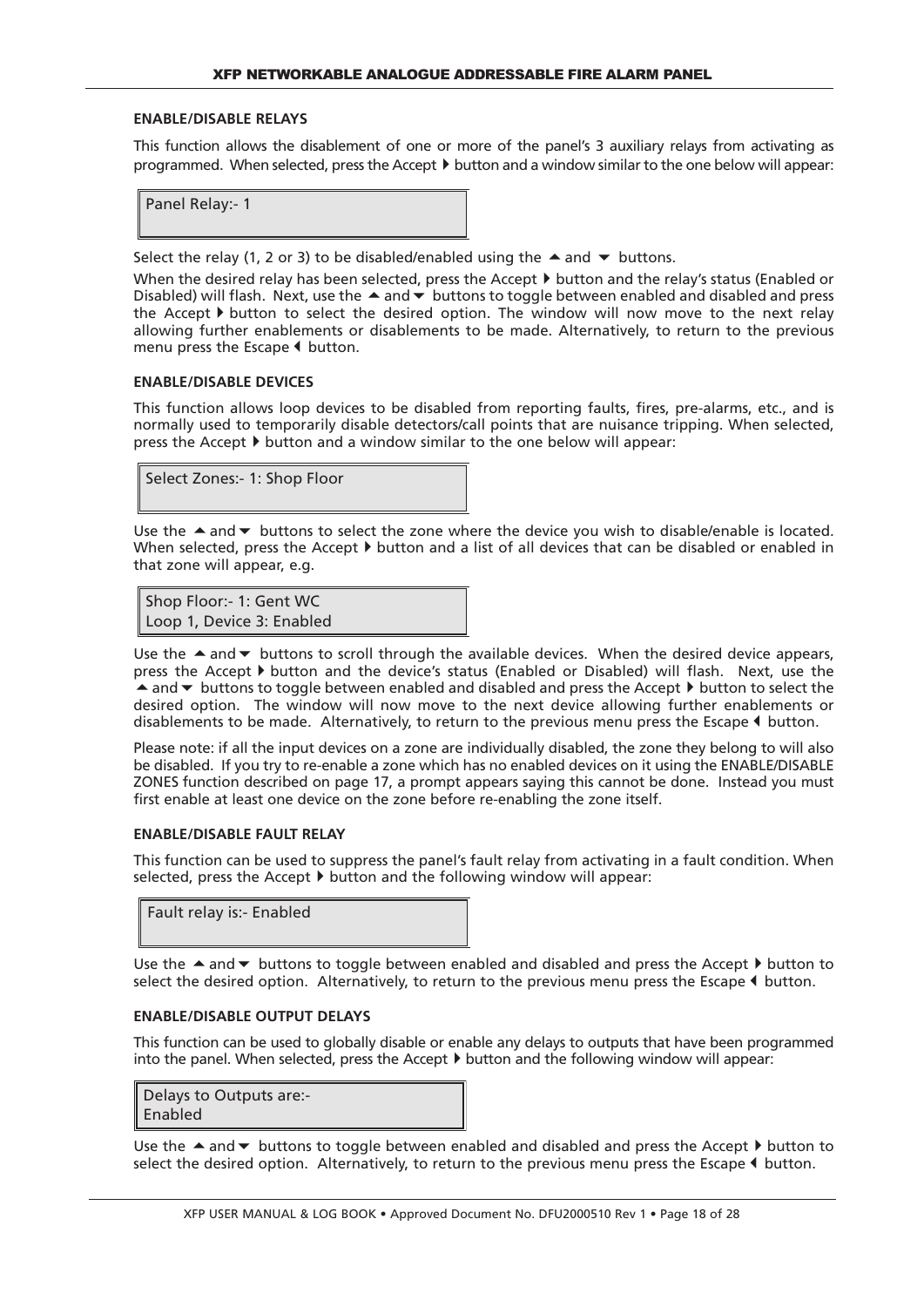## **Changing the access level 2 entry code**

This function allows you to change the four digit code needed to activate the panel's access level 2 menu options. When selected, press the Accept  $\bullet$  button and the following window will appear:

Enter NEW Access Level 2 Code

Using the  $\blacktriangle$  (1),  $\blacktriangleright$  (2),  $\blacktriangleright$  (3), 4 (4) buttons, enter the new four digit access level 2 entry code. After the fourth digit has been entered, the panel will request you confirm the new code by re-entering it.

Enter NEW Access Level 2 Code: \*\*\*\* Confirm NEW Access Level 2 Code:

Enter the code again by pressing the  $\blacktriangle$  (1),  $\blacktriangleright$  (2),  $\blacktriangleright$  (3), 4 (4) buttons in same sequence. If the two codes match, the panel will accept the code and you will be taken back to access level 2. If you type an incorrect confirmation code you will be prompted to start the new code entry sequence again.

BE SURE TO KEEP A RECORD OF THE NEW CODE ON PAGE 20 OF THIS USER MANUAL.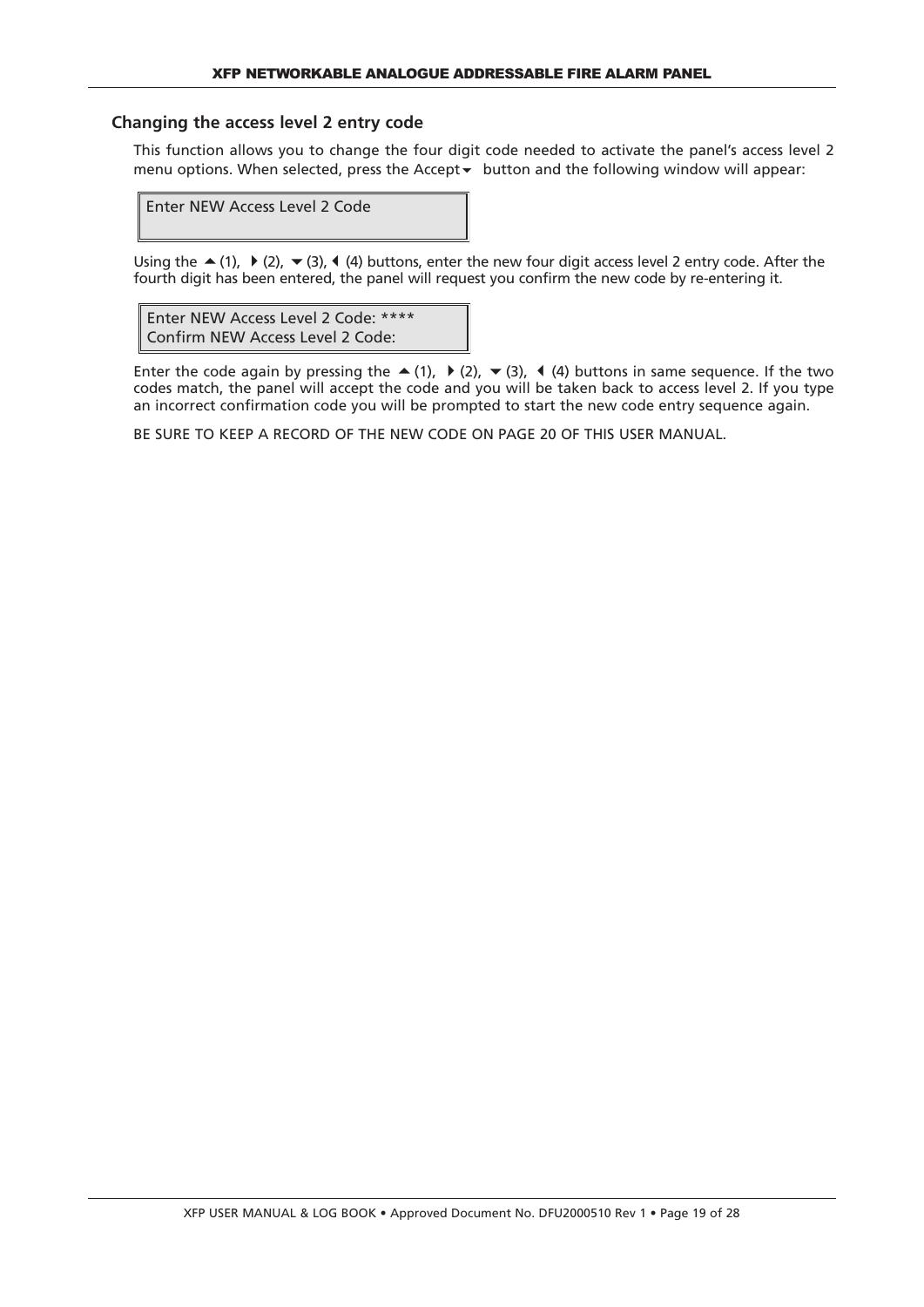# SYSTEM SET-UP DATA CHART

**Important: this page should be carefully completed by the system engineer prior to handover.**

#### **ZONE FUNCTIONS**

Tick the appropriate column for each zone. Note that zones 17-32 are only available on 1-32 zone panels.

| Zone<br>No.             | Zone<br>description | Set up for<br>normal operation | Set up with<br>dependencies | Set up with an<br>investigate facility | Set up with<br>output delays |
|-------------------------|---------------------|--------------------------------|-----------------------------|----------------------------------------|------------------------------|
| 1                       |                     |                                |                             |                                        |                              |
| $\overline{2}$          |                     |                                |                             |                                        |                              |
| $\overline{\mathbf{3}}$ |                     |                                |                             |                                        |                              |
| $\overline{4}$          |                     |                                |                             |                                        |                              |
| $\overline{5}$          |                     |                                |                             |                                        |                              |
| $\overline{6}$          |                     |                                |                             |                                        |                              |
|                         |                     |                                |                             |                                        |                              |
| $\overline{\mathbf{8}}$ |                     |                                |                             |                                        |                              |
| $\overline{9}$          |                     |                                |                             |                                        |                              |
| $\overline{10}$         |                     |                                |                             |                                        |                              |
| $\overline{11}$         |                     |                                |                             |                                        |                              |
| $\overline{12}$         |                     |                                |                             |                                        |                              |
| $\overline{13}$         |                     |                                |                             |                                        |                              |
| $\overline{14}$         |                     |                                |                             |                                        |                              |
| $\overline{15}$         |                     |                                |                             |                                        |                              |
| $\overline{16}$         |                     |                                |                             |                                        |                              |
| $\overline{17}$         |                     |                                |                             |                                        |                              |
| $\overline{18}$         |                     |                                |                             |                                        |                              |
| $\overline{19}$         |                     |                                |                             |                                        |                              |
| $\overline{20}$         |                     |                                |                             |                                        |                              |
| $\overline{21}$         |                     |                                |                             |                                        |                              |
| $\overline{22}$         |                     |                                |                             |                                        |                              |
| $\overline{23}$         |                     |                                |                             |                                        |                              |
| $\overline{24}$         |                     |                                |                             |                                        |                              |
| $\overline{25}$         |                     |                                |                             |                                        |                              |
| $\overline{26}$         |                     |                                |                             |                                        |                              |
| $\overline{27}$         |                     |                                |                             |                                        |                              |
| $\overline{28}$         |                     |                                |                             |                                        |                              |
| $\overline{29}$         |                     |                                |                             |                                        |                              |
| $\overline{30}$         |                     |                                |                             |                                        |                              |
| $\overline{31}$         |                     |                                |                             |                                        |                              |
| $\overline{32}$         |                     |                                |                             |                                        |                              |

#### **ACCESS LEVEL 2 (AUTHORISED USER) CODE**

The factory default code for access level 2 (using the pushbuttons on the panel) is 3 3 3 3 (four presses of the  $\blacktriangleright$  key). If this code is changed, make a note of the changes here:

New access level <sup>2</sup> code ❑ ❑ ❑ ❑ Date changed \_\_\_\_\_\_\_\_\_\_\_\_\_\_\_\_\_\_

\_\_\_\_\_\_\_\_\_\_\_\_\_\_\_\_\_\_\_\_\_\_\_\_\_\_\_\_\_\_\_\_\_\_\_\_\_\_\_\_\_\_\_\_\_\_\_\_\_\_\_\_\_\_\_\_\_\_\_\_\_\_\_\_\_\_\_\_\_\_\_\_\_\_\_\_\_\_\_\_\_\_\_\_\_\_\_\_\_\_\_\_\_\_\_\_\_\_\_\_\_\_\_\_\_ \_\_\_\_\_\_\_\_\_\_\_\_\_\_\_\_\_\_\_\_\_\_\_\_\_\_\_\_\_\_\_\_\_\_\_\_\_\_\_\_\_\_\_\_\_\_\_\_\_\_\_\_\_\_\_\_\_\_\_\_\_\_\_\_\_\_\_\_\_\_\_\_\_\_\_\_\_\_\_\_\_\_\_\_\_\_\_\_\_\_\_\_\_\_\_\_\_\_\_\_\_\_\_\_\_ \_\_\_\_\_\_\_\_\_\_\_\_\_\_\_\_\_\_\_\_\_\_\_\_\_\_\_\_\_\_\_\_\_\_\_\_\_\_\_\_\_\_\_\_\_\_\_\_\_\_\_\_\_\_\_\_\_\_\_\_\_\_\_\_\_\_\_\_\_\_\_\_\_\_\_\_\_\_\_\_\_\_\_\_\_\_\_\_\_\_\_\_\_\_\_\_\_\_\_\_\_\_\_\_\_ \_\_\_\_\_\_\_\_\_\_\_\_\_\_\_\_\_\_\_\_\_\_\_\_\_\_\_\_\_\_\_\_\_\_\_\_\_\_\_\_\_\_\_\_\_\_\_\_\_\_\_\_\_\_\_\_\_\_\_\_\_\_\_\_\_\_\_\_\_\_\_\_\_\_\_\_\_\_\_\_\_\_\_\_\_\_\_\_\_\_\_\_\_\_\_\_\_\_\_\_\_\_\_\_\_  $\_$  ,  $\_$  ,  $\_$  ,  $\_$  ,  $\_$  ,  $\_$  ,  $\_$  ,  $\_$  ,  $\_$  ,  $\_$  ,  $\_$  ,  $\_$  ,  $\_$  ,  $\_$  ,  $\_$  ,  $\_$  ,  $\_$  ,  $\_$  ,  $\_$  ,  $\_$  ,  $\_$  ,  $\_$  ,  $\_$  ,  $\_$  ,  $\_$  ,  $\_$  ,  $\_$  ,  $\_$  ,  $\_$  ,  $\_$  ,  $\_$  ,  $\_$  ,  $\_$  ,  $\_$  ,  $\_$  ,  $\_$  ,  $\_$  ,

## **ADDITIONAL INFORMATION**

We recommend any additional information the user needs to be aware of is detailed below:

**Completed by \_\_\_\_\_\_\_\_\_\_\_\_\_\_\_\_\_\_\_\_\_\_\_\_\_\_\_\_\_\_\_\_\_\_\_\_ of \_\_\_\_\_\_\_\_\_\_\_\_\_\_\_\_\_\_\_\_\_\_\_\_\_\_\_\_\_\_\_\_\_\_\_\_\_\_ on \_\_\_\_ / \_\_\_\_ / \_\_\_\_**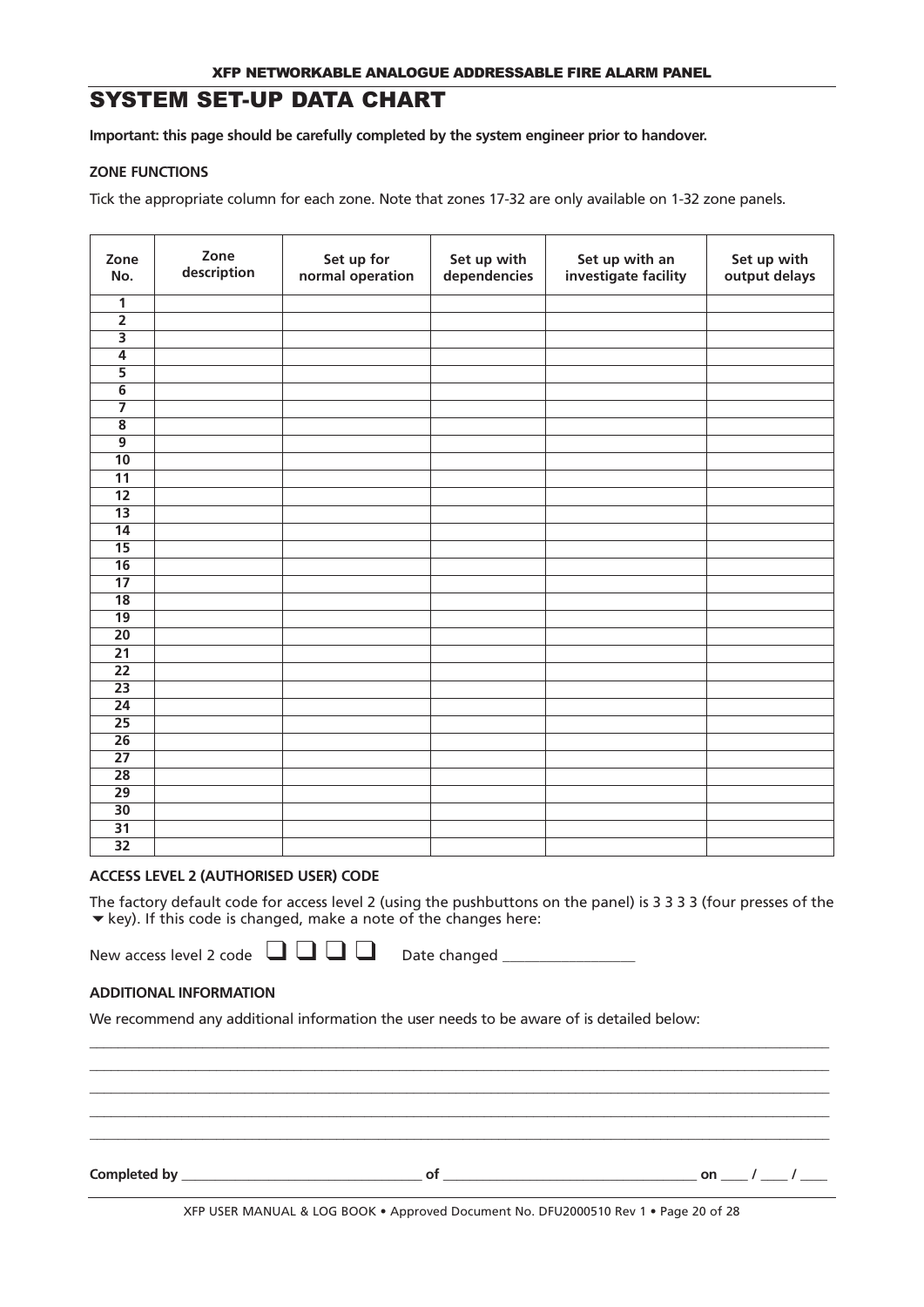# FIRE ALARM LOG BOOK

It is recommended that this log book be maintained by a responsible person, who should ensure that every entry is properly recorded. In the UK, this is necessary to satisfy the recommendations of BS5839-1, compliance with which may be a requirement of legislation. If your premises are certificated under the Fire Precautions Act 1971, failure to keep a suitable log book may be a breach of the requirements of the certificate, which is a criminal offence. In order to satisfy the requirements of BS5839-1 the following must be recorded:

- The name of the responsible person;
- Brief details of the maintenance arrangements;
- Dates and times of all tests, including fire drills;
- Dates and times of all fires to which the system responds;
- Dates and times of all false alarms;
- Causes, circumstances surrounding, and category of false alarms (if known);
- The identity of any manual call point or fire detector that triggers any of the above fire alarm signals (if known);
- Dates, times and type of all faults and defects.
- Dates and times of all maintenance (e.g service visit or non-routine attention).

SITE ADDRESS:

RESPONSIBLE PERSON(S) ON SITE:

THE SYSTEM WAS DESIGNED BY:

THE SYSTEM WAS INSTALLED BY:

THE SYSTEM WAS COMMISSIONED BY:

THE SYSTEM WAS ACCEPTED BY:

VERIFICATION WAS UNDERTAKEN BY:

**FOR SERVICE** (DETAILS OF WHO YOU SHOULD CONTACT IF MAINTENANCE IS REQUIRED)

| THE SYSTEM IS MAINTAINED UNDER CONTRACT BY:                                       |  |
|-----------------------------------------------------------------------------------|--|
|                                                                                   |  |
|                                                                                   |  |
|                                                                                   |  |
|                                                                                   |  |
|                                                                                   |  |
|                                                                                   |  |
|                                                                                   |  |
|                                                                                   |  |
| THE NORMAL MAXIMUM ATTENDANCE TIME FOR A MAINTENANCE TECHNICIAN IS: _____________ |  |
|                                                                                   |  |

EXPENDABLE COMPONENT REPLACEMENT PERIODS (LIST):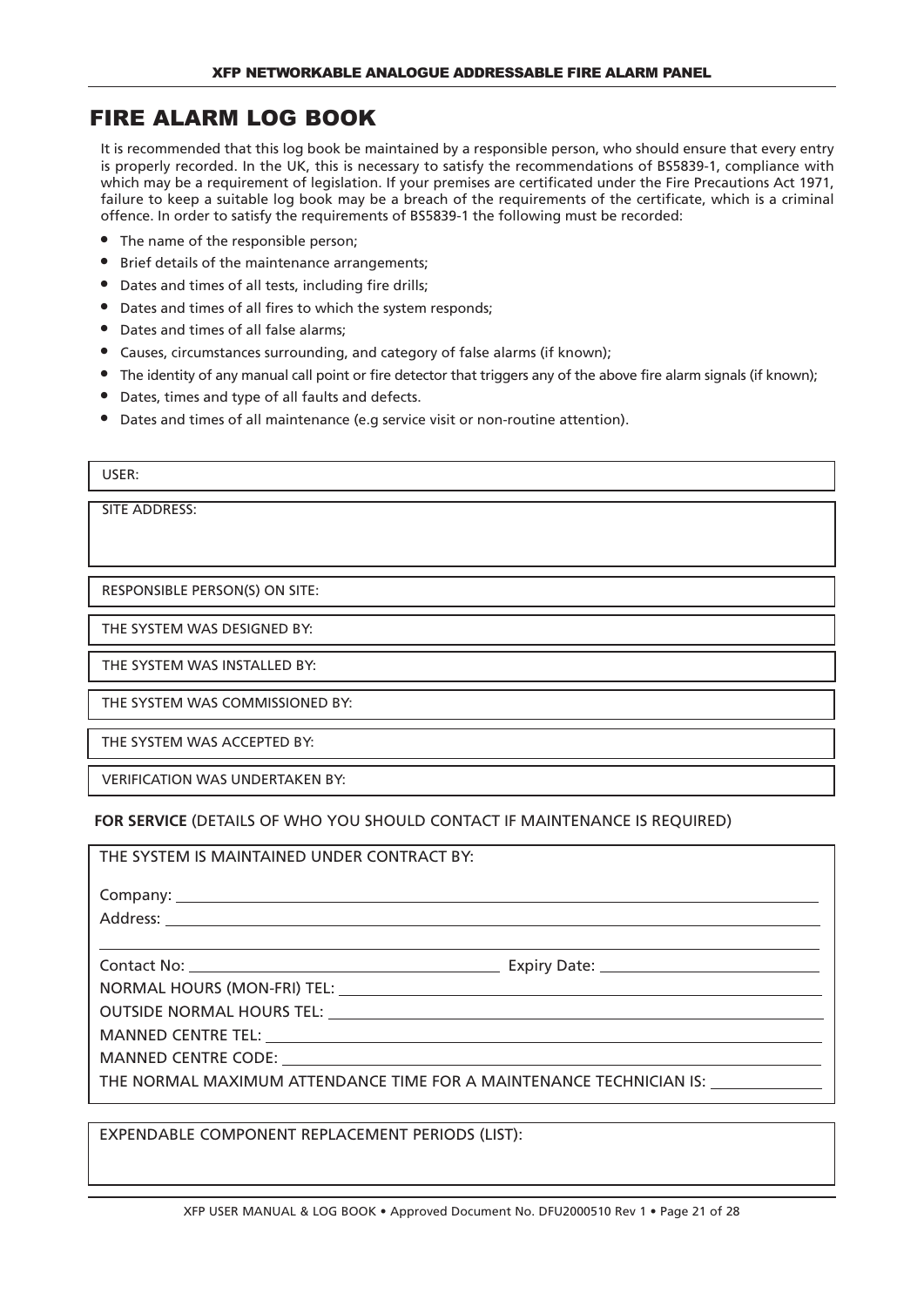Details of tests (including fire drills), actual fire alarms, disablements or enablements and faults should be recorded here. False alarms and maintenance work should be recorded on page 26.

| DATE | TIME   EVENT e.g. test, fire alarm signal, fault   $ZONE$ | <b>DEVICE</b> | <b>ACTION REQUIRED</b> | COMPLETED   INITIALS |  |
|------|-----------------------------------------------------------|---------------|------------------------|----------------------|--|
|      |                                                           |               |                        |                      |  |
|      |                                                           |               |                        |                      |  |
|      |                                                           |               |                        |                      |  |
|      |                                                           |               |                        |                      |  |
|      |                                                           |               |                        |                      |  |
|      |                                                           |               |                        |                      |  |
|      |                                                           |               |                        |                      |  |
|      |                                                           |               |                        |                      |  |
|      |                                                           |               |                        |                      |  |
|      |                                                           |               |                        |                      |  |
|      |                                                           |               |                        |                      |  |
|      |                                                           |               |                        |                      |  |
|      |                                                           |               |                        |                      |  |
|      |                                                           |               |                        |                      |  |
|      |                                                           |               |                        |                      |  |
|      |                                                           |               |                        |                      |  |
|      |                                                           |               |                        |                      |  |
|      |                                                           |               |                        |                      |  |
|      |                                                           |               |                        |                      |  |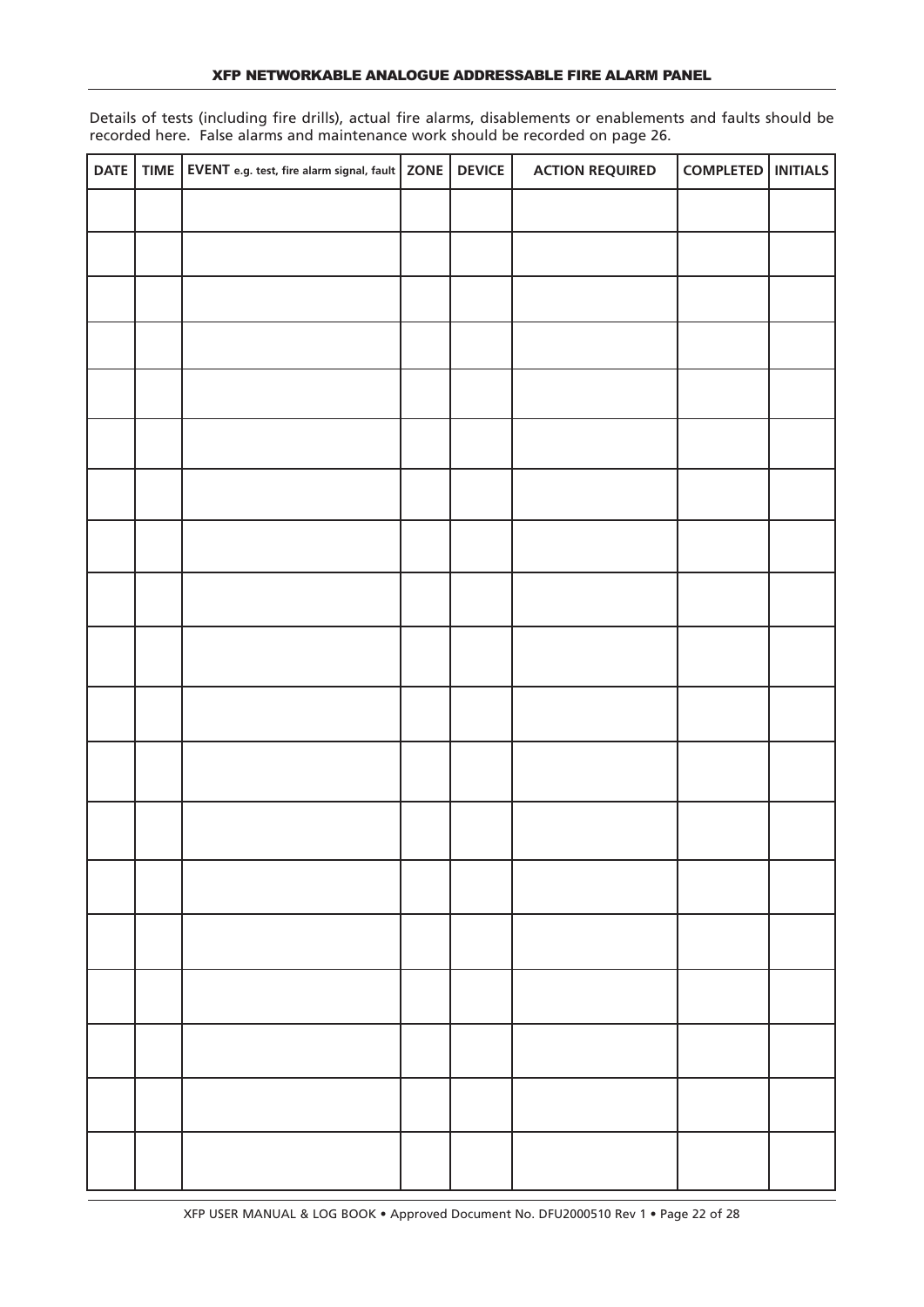| DATE | TIME   EVENT e.g. test, fire alarm signal, fault   ZONE   DEVICE |  | <b>ACTION REQUIRED</b> | COMPLETED   INITIALS |  |
|------|------------------------------------------------------------------|--|------------------------|----------------------|--|
|      |                                                                  |  |                        |                      |  |
|      |                                                                  |  |                        |                      |  |
|      |                                                                  |  |                        |                      |  |
|      |                                                                  |  |                        |                      |  |
|      |                                                                  |  |                        |                      |  |
|      |                                                                  |  |                        |                      |  |
|      |                                                                  |  |                        |                      |  |
|      |                                                                  |  |                        |                      |  |
|      |                                                                  |  |                        |                      |  |
|      |                                                                  |  |                        |                      |  |
|      |                                                                  |  |                        |                      |  |
|      |                                                                  |  |                        |                      |  |
|      |                                                                  |  |                        |                      |  |
|      |                                                                  |  |                        |                      |  |
|      |                                                                  |  |                        |                      |  |
|      |                                                                  |  |                        |                      |  |
|      |                                                                  |  |                        |                      |  |
|      |                                                                  |  |                        |                      |  |
|      |                                                                  |  |                        |                      |  |
|      |                                                                  |  |                        |                      |  |
|      |                                                                  |  |                        |                      |  |
|      |                                                                  |  |                        |                      |  |
|      |                                                                  |  |                        |                      |  |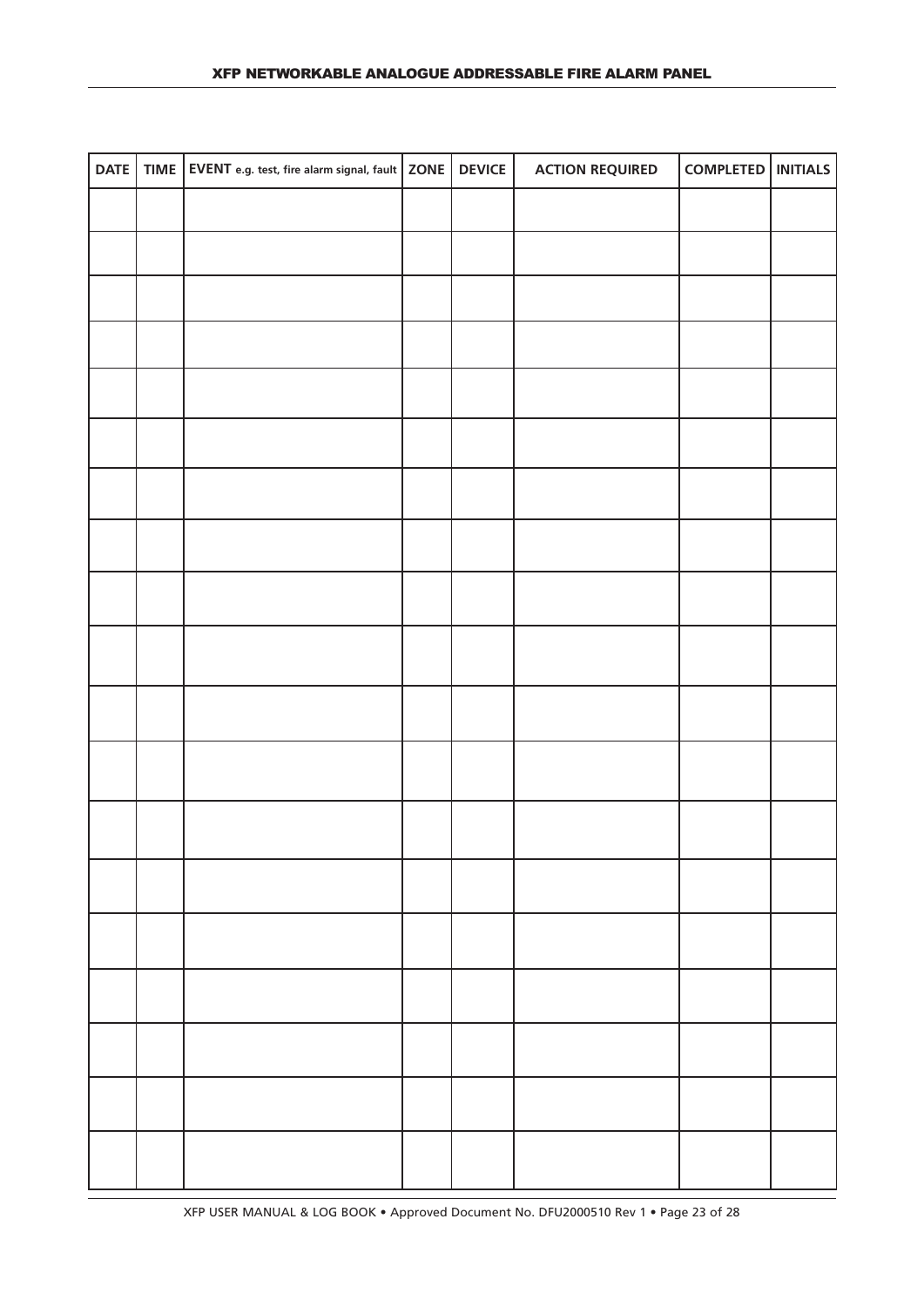|  | DATE   TIME   EVENT e.g. test, fire alarm signal, fault   ZONE   DEVICE |  | <b>ACTION REQUIRED</b> | COMPLETED   INITIALS |  |
|--|-------------------------------------------------------------------------|--|------------------------|----------------------|--|
|  |                                                                         |  |                        |                      |  |
|  |                                                                         |  |                        |                      |  |
|  |                                                                         |  |                        |                      |  |
|  |                                                                         |  |                        |                      |  |
|  |                                                                         |  |                        |                      |  |
|  |                                                                         |  |                        |                      |  |
|  |                                                                         |  |                        |                      |  |
|  |                                                                         |  |                        |                      |  |
|  |                                                                         |  |                        |                      |  |
|  |                                                                         |  |                        |                      |  |
|  |                                                                         |  |                        |                      |  |
|  |                                                                         |  |                        |                      |  |
|  |                                                                         |  |                        |                      |  |
|  |                                                                         |  |                        |                      |  |
|  |                                                                         |  |                        |                      |  |
|  |                                                                         |  |                        |                      |  |
|  |                                                                         |  |                        |                      |  |
|  |                                                                         |  |                        |                      |  |
|  |                                                                         |  |                        |                      |  |
|  |                                                                         |  |                        |                      |  |
|  |                                                                         |  |                        |                      |  |
|  |                                                                         |  |                        |                      |  |
|  |                                                                         |  |                        |                      |  |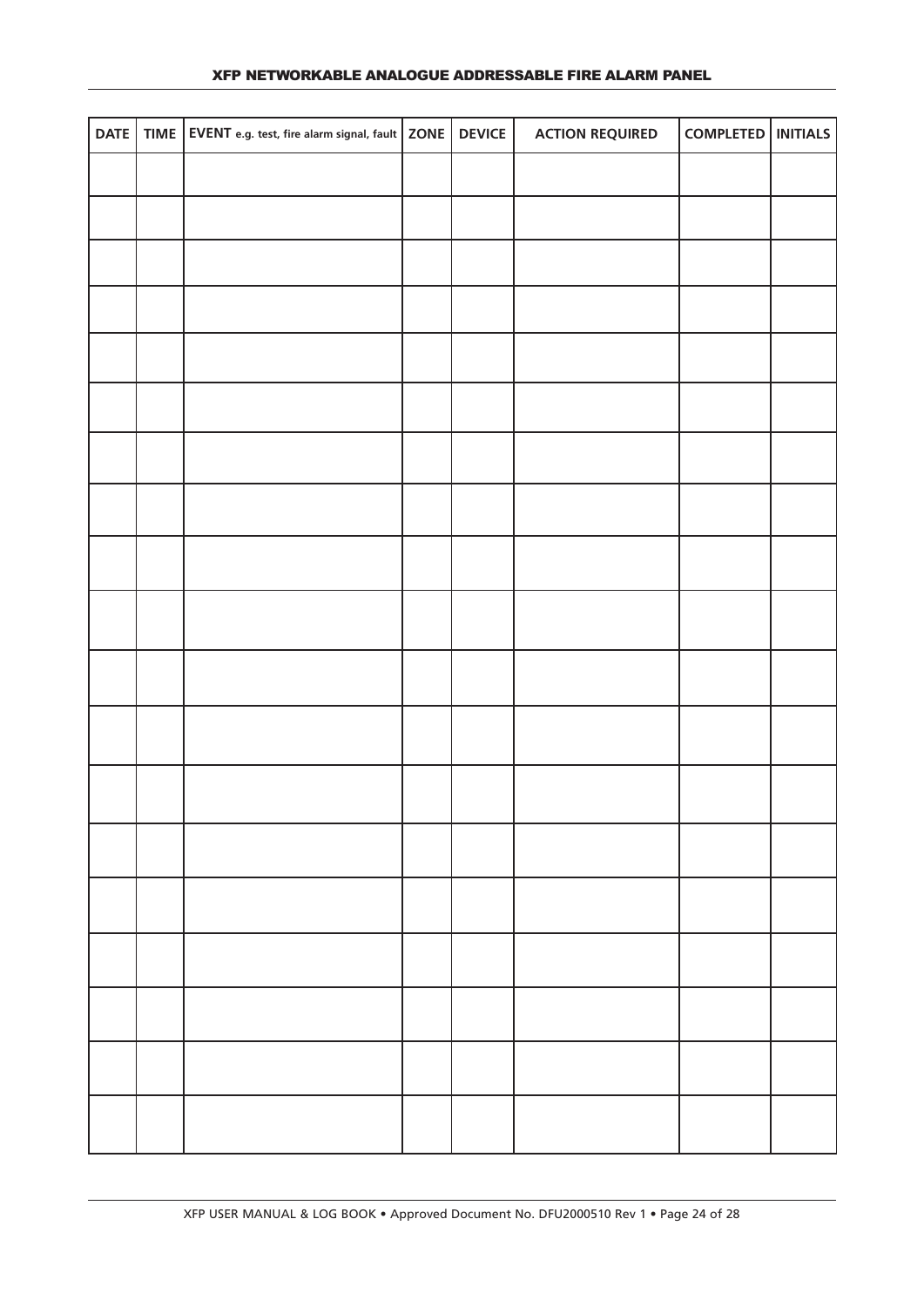## XFP NETWORKABLE ANALOGUE ADDRESSABLE FIRE ALARM PANEL

|  | DATE   TIME   EVENT e.g. test, fire alarm signal, fault   ZONE   DEVICE |  | <b>ACTION REQUIRED</b> | COMPLETED   INITIALS |  |
|--|-------------------------------------------------------------------------|--|------------------------|----------------------|--|
|  |                                                                         |  |                        |                      |  |
|  |                                                                         |  |                        |                      |  |
|  |                                                                         |  |                        |                      |  |
|  |                                                                         |  |                        |                      |  |
|  |                                                                         |  |                        |                      |  |
|  |                                                                         |  |                        |                      |  |
|  |                                                                         |  |                        |                      |  |
|  |                                                                         |  |                        |                      |  |
|  |                                                                         |  |                        |                      |  |
|  |                                                                         |  |                        |                      |  |
|  |                                                                         |  |                        |                      |  |
|  |                                                                         |  |                        |                      |  |
|  |                                                                         |  |                        |                      |  |
|  |                                                                         |  |                        |                      |  |
|  |                                                                         |  |                        |                      |  |
|  |                                                                         |  |                        |                      |  |
|  |                                                                         |  |                        |                      |  |
|  |                                                                         |  |                        |                      |  |
|  |                                                                         |  |                        |                      |  |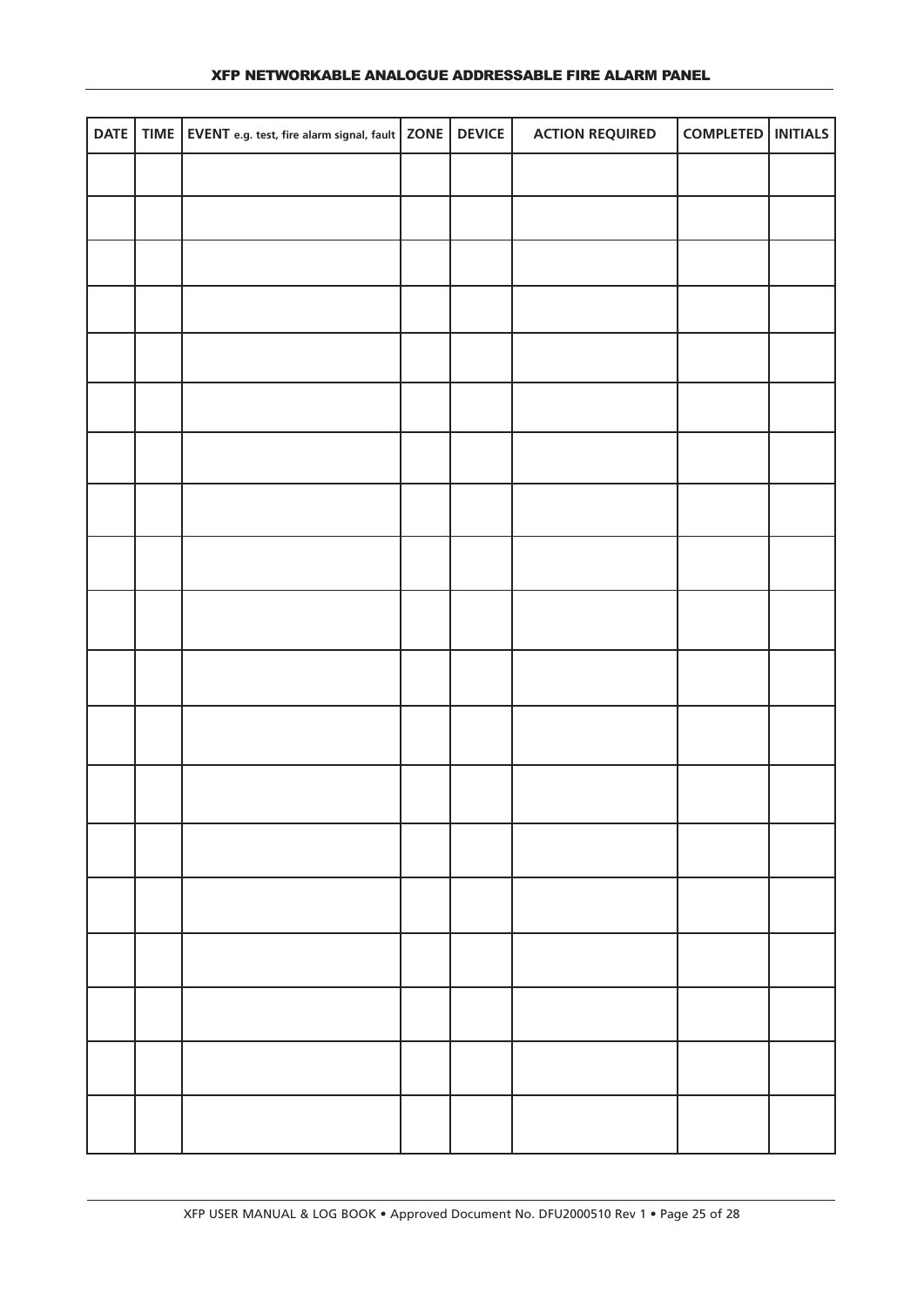## XFP NETWORKABLE ANALOGUE ADDRESSABLE FIRE ALARM PANEL

#### **False alarms**

| <b>DATE</b> | <b>TIME</b> | <b>DEVICE THAT</b><br>ZONE TRIGGERED THE<br><b>ALARM SIGNAL</b> | <b>CAUSE</b><br>(IF KNOWN) | <b>BRIEF CIRCUMSTANCES</b><br>(where cause is unknown, VISIT REQUIRED? MAINTENANCE<br>record activities in the area) | <b>MAINTENANCE</b><br>(YES or NO) | <b>FINDINGS OF</b><br><b>TECHNICIAN</b> | <b>CATEGORY</b><br>OF FALSE<br><b>ALARM</b> | <b>FURTHER</b><br><b>ACTION</b><br><b>REQUIRED</b> | <b>DONE</b><br>PLEASE<br><b>TICK</b> |
|-------------|-------------|-----------------------------------------------------------------|----------------------------|----------------------------------------------------------------------------------------------------------------------|-----------------------------------|-----------------------------------------|---------------------------------------------|----------------------------------------------------|--------------------------------------|
|             |             |                                                                 |                            |                                                                                                                      |                                   |                                         |                                             |                                                    |                                      |
|             |             |                                                                 |                            |                                                                                                                      |                                   |                                         |                                             |                                                    |                                      |
|             |             |                                                                 |                            |                                                                                                                      |                                   |                                         |                                             |                                                    |                                      |
|             |             |                                                                 |                            |                                                                                                                      |                                   |                                         |                                             |                                                    |                                      |
|             |             |                                                                 |                            |                                                                                                                      |                                   |                                         |                                             |                                                    |                                      |
|             |             |                                                                 |                            |                                                                                                                      |                                   |                                         |                                             |                                                    |                                      |
|             |             |                                                                 |                            |                                                                                                                      |                                   |                                         |                                             |                                                    |                                      |
|             |             |                                                                 |                            |                                                                                                                      |                                   |                                         |                                             |                                                    |                                      |
|             |             |                                                                 |                            |                                                                                                                      |                                   |                                         |                                             |                                                    |                                      |
|             |             |                                                                 |                            |                                                                                                                      |                                   |                                         |                                             |                                                    |                                      |
|             |             |                                                                 |                            |                                                                                                                      |                                   |                                         |                                             |                                                    |                                      |
|             |             |                                                                 |                            |                                                                                                                      |                                   |                                         |                                             |                                                    |                                      |

# **Maintenance work**

| <b>DATE</b> | <b>TIME</b> | ZONE<br>(WHERE APPLICABLE) (WHERE APPLICABLE) | <b>DEVICE</b> | <b>REASONS FOR WORK WORK CARRIED OUT</b> | <b>FURTHER WORK</b><br><b>REQUIRED</b> | <b>SIGNATURE</b> |
|-------------|-------------|-----------------------------------------------|---------------|------------------------------------------|----------------------------------------|------------------|
|             |             |                                               |               |                                          |                                        |                  |
|             |             |                                               |               |                                          |                                        |                  |
|             |             |                                               |               |                                          |                                        |                  |
|             |             |                                               |               |                                          |                                        |                  |
|             |             |                                               |               |                                          |                                        |                  |
|             |             |                                               |               |                                          |                                        |                  |
|             |             |                                               |               |                                          |                                        |                  |
|             |             |                                               |               |                                          |                                        |                  |
|             |             |                                               |               |                                          |                                        |                  |
|             |             |                                               |               |                                          |                                        |                  |
|             |             |                                               |               |                                          |                                        |                  |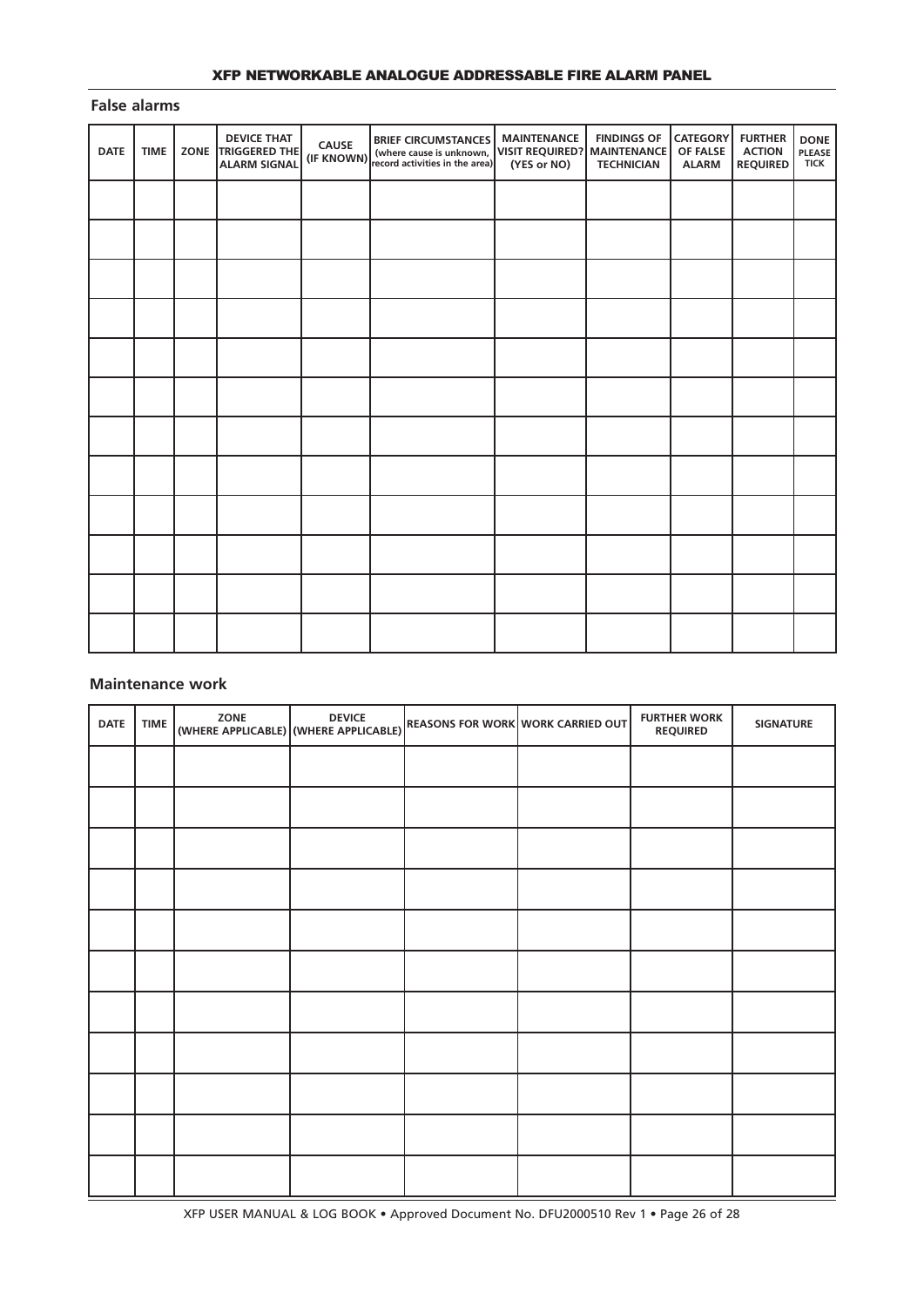#### XFP NETWORKABLE ANALOGUE ADDRESSABLE FIRE ALARM PANEL

BS5839-1 recommends that certificates be issued for all aspects of the fire alarm system including design, installation, commissioning, acceptance, verification (optional) and maintenance. Therefore, before this user manual is handed over, the following installation certificate and the commissioning certificate (overleaf) should be completed as appropriate by the relevant installation/commissioning engineer(s). Please ensure that the System Set-Up Data Chart on page 20 and the relevant parts of the Fire Alarm Log Book on page 21 are also completed as appropriate. For countries outside the UK, different certification requirements may apply.

| <b>Certificate</b>                                                                                                                                                                                                                                                                                                                                                                                                                                                                |
|-----------------------------------------------------------------------------------------------------------------------------------------------------------------------------------------------------------------------------------------------------------------------------------------------------------------------------------------------------------------------------------------------------------------------------------------------------------------------------------|
| of INSTALLATION                                                                                                                                                                                                                                                                                                                                                                                                                                                                   |
| for the fire alarm system at:                                                                                                                                                                                                                                                                                                                                                                                                                                                     |
|                                                                                                                                                                                                                                                                                                                                                                                                                                                                                   |
| I/we being the competent person(s) responsible (as indicated by my/our signatures below) for the installation of<br>the fire alarm system, particulars of which are set out below, CERTIFY that the said installation for which I/we have<br>been responsible complies to the best of my/our knowledge and belief with the specification described below and<br>with the recommendations of Section 4 of BS5839-1, except for the variations, if any, stated in this certificate. |
| Name (in block letters):<br><u> 1989 - Johann Barbara, martxa alemaniar arg</u><br>Position (in block letters): which is a state of the control of the control of the control of the control of the control of the control of the control of the control of the control of the control of the control of the cont<br>Signature:<br>Date:                                                                                                                                          |
| For and on behalf of:<br>Address & postcode:                                                                                                                                                                                                                                                                                                                                                                                                                                      |
| The extent of the liability of the signatory is limited to the system described below.                                                                                                                                                                                                                                                                                                                                                                                            |
| Extent of installation work covered by this certificate:                                                                                                                                                                                                                                                                                                                                                                                                                          |
|                                                                                                                                                                                                                                                                                                                                                                                                                                                                                   |
| Specification against which the system was installed:                                                                                                                                                                                                                                                                                                                                                                                                                             |
| Variations from the specification and/or Section 4 of BS5839-1 (see BS5839-1, Clause 7):                                                                                                                                                                                                                                                                                                                                                                                          |
| Wiring has been tested in accordance with the recommendations of Clause 38 of BS5839-1.<br>Test results have been recorded and provided to: _______________________________<br>Unless supplied by others, the "as fitted" drawings have been supplied to the person responsible for<br>commissioning the system {see Clause 36.2m) of BS5839-1: ________________________                                                                                                          |
|                                                                                                                                                                                                                                                                                                                                                                                                                                                                                   |